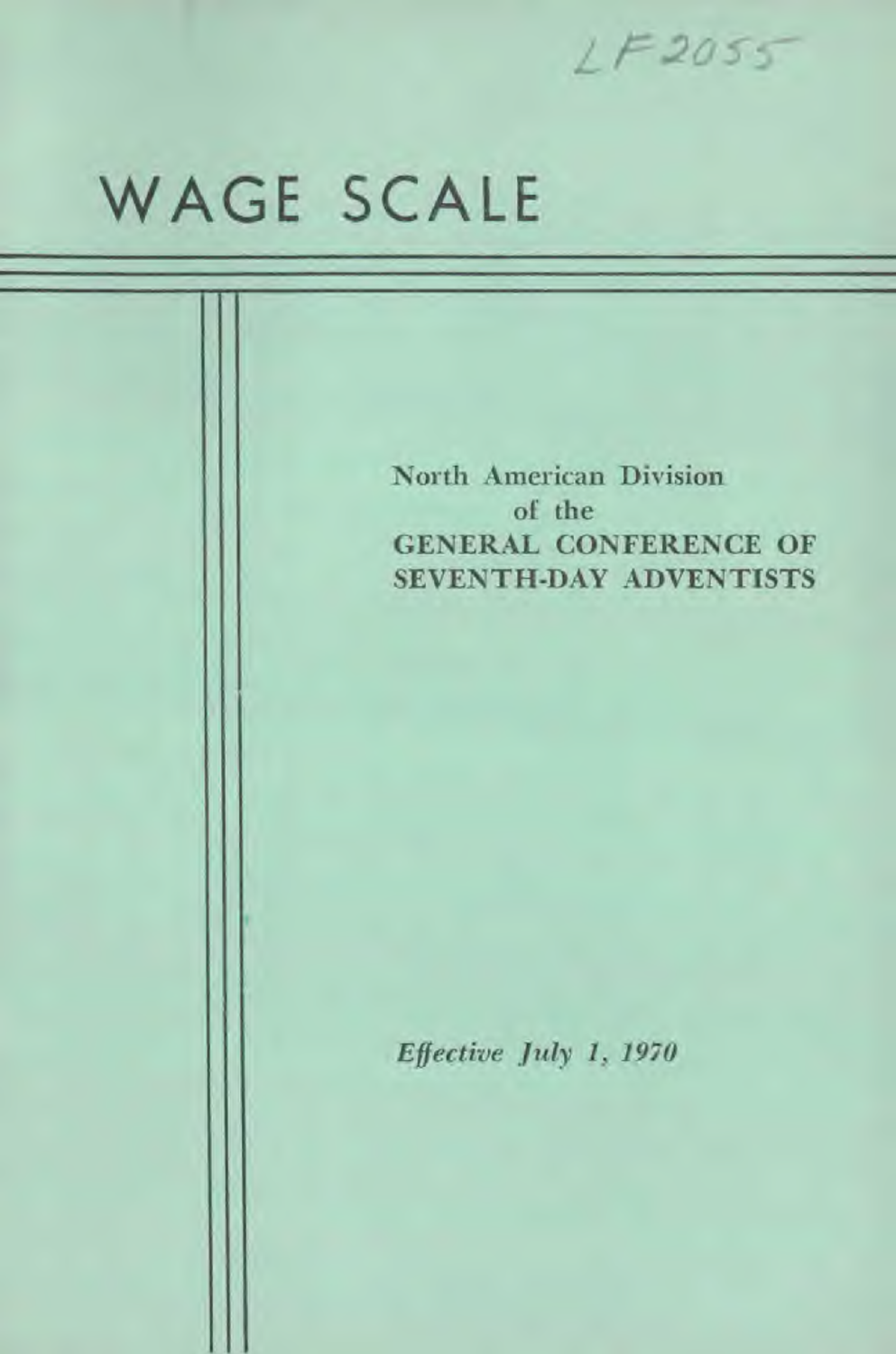## **CONTENTS**

Page

| Introduction and Explanations 2008 and the Explanations 2008                                                   |           |
|----------------------------------------------------------------------------------------------------------------|-----------|
| General Conference Scale 7-9                                                                                   |           |
| Union Conference Scale 9, 10                                                                                   |           |
|                                                                                                                |           |
| Educational Institutions Scale 2008 10-14                                                                      |           |
| Publishing House Scale 14, 15                                                                                  |           |
| Christian Record Braille Foundation Scale 2016 15                                                              |           |
| Voice of Prophecy and Faith for Today Scale 15, 16                                                             |           |
| Loma Linda Foods Scale 16. 17                                                                                  |           |
| Medical Institutions Scale 2008 and 2009 and 2008 and 2008 and 2008 and 2008 and 2008 and 2008 and 2008 and 20 |           |
| "Package Plan" of Remuneration for Medical Institutions, Universities<br>and Colleges                          | $19 - 22$ |

## **INTRODUCTION**

In order that there may be an equitable basis for the remuneration of various classes of workers, a denominational wage scale has been adopted. The philosophy of this wage scale is expressed in the following paragraphs:

"A spirit of sacrifice and dedication should mark God's workers irrespective of the position or department they represent. The work of the church, including every denominational organization, is a mission to which lives are dedicated rather than a business or commercial venture. Modesty and good taste, with reasonable comfort, will distinguish the lives of Christian workers. It is recognized that some facets of the work are more directly affected by economic factors outside of the church organization than are others, and by local economic conditions of different areas of the country.

"The church cannot fully compensate its dedicated workers on the basis of reflecting adequately in monetary units their talents, accomplishments and contributions, but it does provide such workers with a modest living wage which gives token recognition of responsibilities borne, preparation and professional attainment, previous experience and years of service.

"It is further recognized that this very philosophy of remuneration calls for an adequate consideration of the element of individual **need,**  unrelated to preparation, professional accomplishments, experience, responsibilities borne, or years of service."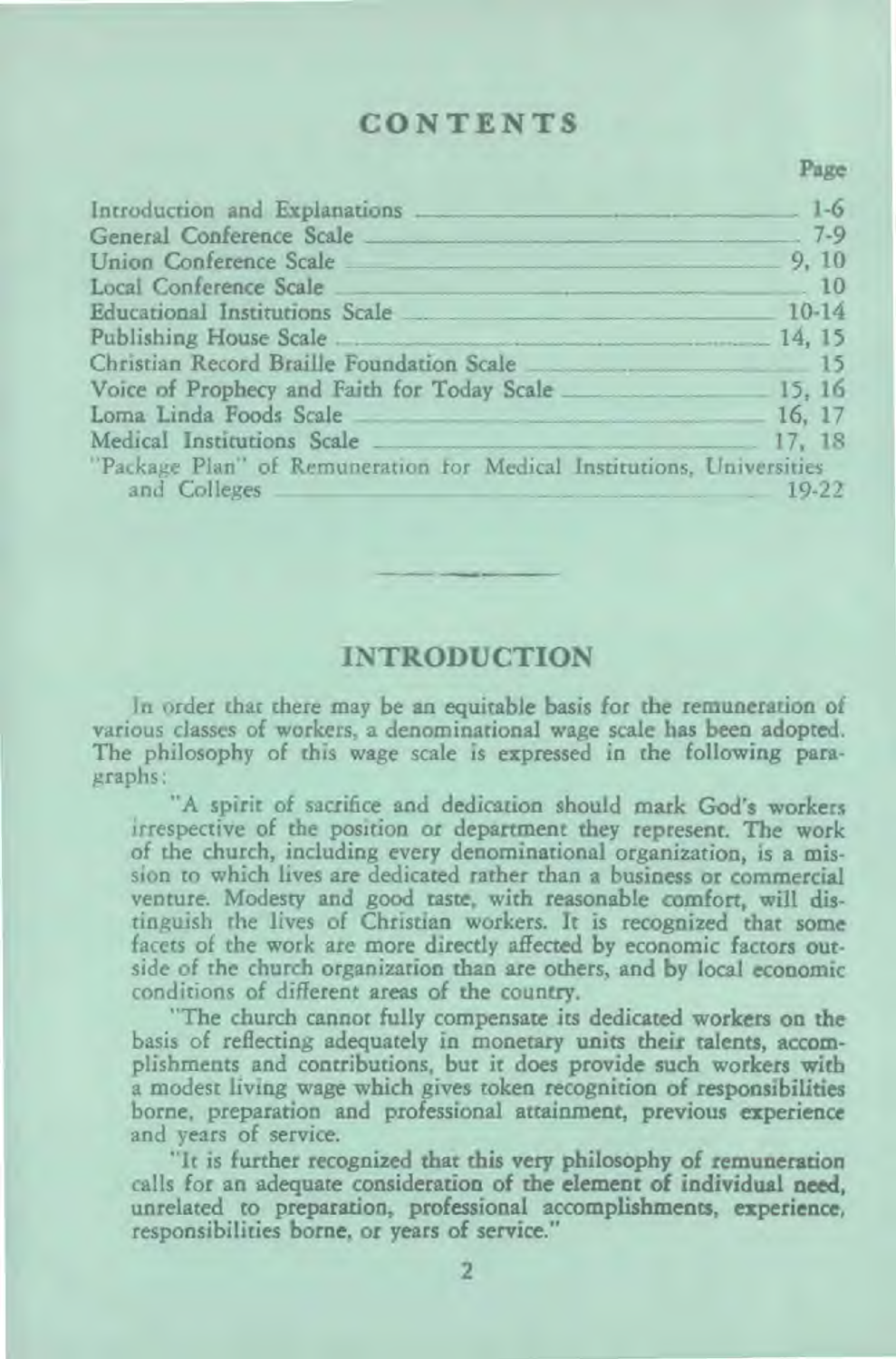This wage scale should be strictly adhered to and no special appropriations of any kind should be made except as may be provided for in the *General Conference Working Policy.* 

The following provisions are included in the wage scale for the North American Division:

1. The wage scale for the North American Division incorporates basic salary rates for various categories of service, with recognition of the responsibility inherent in each position or category.

2. A spread between minimum and maximum rates in the various categories of from ten to twenty per cent has been incorporated in the wage scale. In setting rates of salary within this spread, employing organizations should take into consideration the following factors with respect to each worker:

- a. Preparation, education, and dedication
- b. Previous experience, and achievement
- c. Years of service

## WAGE INCREMENTS

The arrangement of the wage scale provides separate listings for the various types of organizations. The advisability of a regular plan of increments is recognized. In order to provide a reasonable *degree* of uniformity in the area of wage increments, it is recommended that the following guidelines be followed:

1. Conference organizations and field workers (to apply to the General, union, and local conference, Voice of Prophecy, and Faith for Today)

Employing organizations may set increments for ministers starting with the first year in the field (third year of internship) and reaching the maximum for ordained ministers ordinarily in the sixth year of field service. Conference and field workers who are not ministers may ordinarily reach the stated maximum for their respective categories after the completion of five years of regular full-time service.

#### 2. Educational institutions

Schedules of increments for qualified workers in educational institutions may be set by controlling and employing organizations so that the worker's salary may ordinarily be at the maximum for his category after the completion of five years of regular full-time service.

#### 3. Publishing houses and Christian Record Braille Foundation

Increments may be scheduled in relation to a five-year apprenticeship for factory workers. For secretarial and other categories of workers, increments may be scheduled so that the maximum rate may ordinarily be reached after the completion of five years of regular full-time service.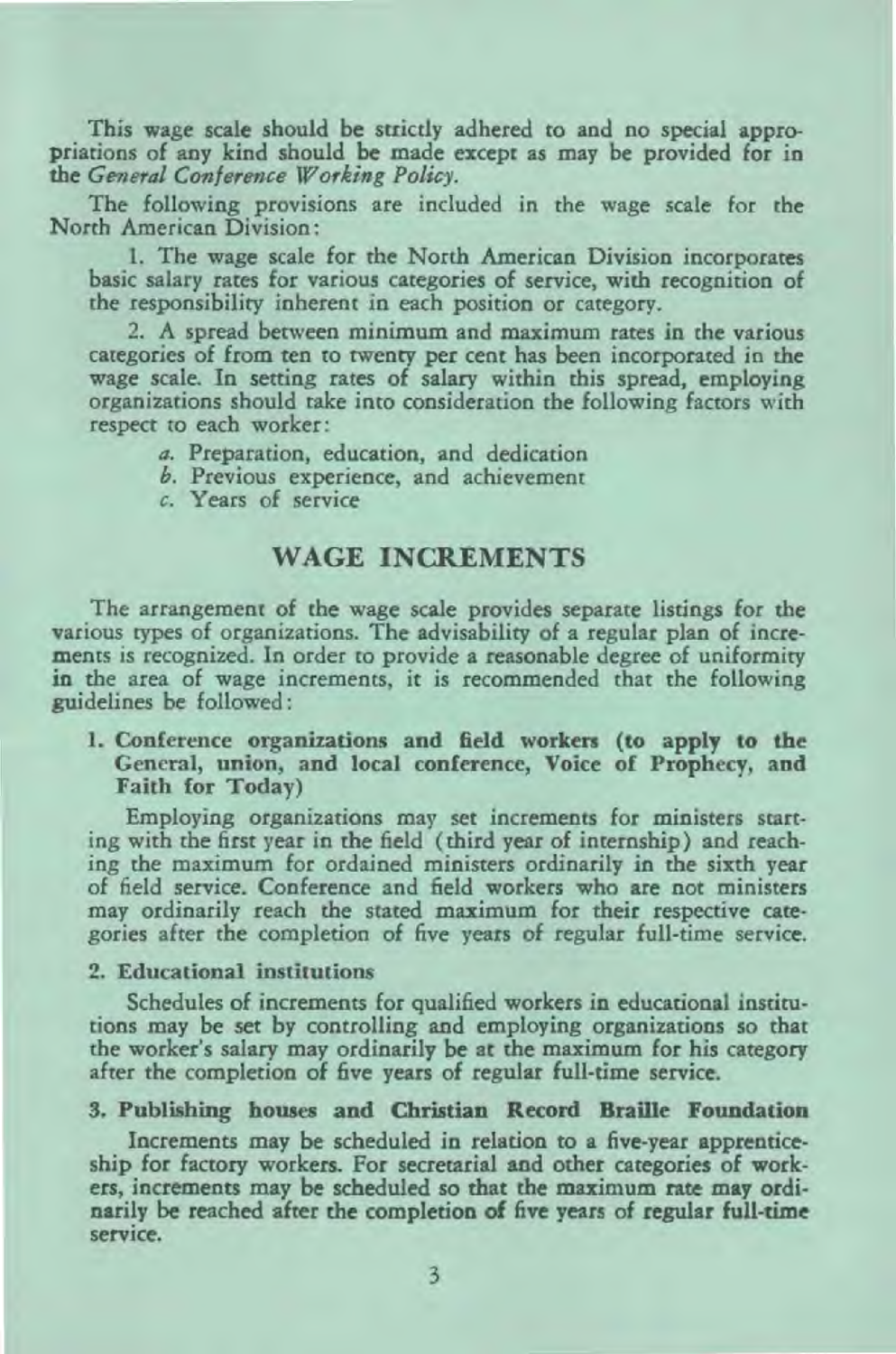#### 4. Medical institutions

Increments for various classes of technical, clerical, and miscellaneous workers may be scheduled so as ordinarily to reach the maximum for their respective categories after the completion of five years of regular full-time service.

#### 5. Other institutions

Increments for workers in other denominational institutions such as food factories and food research and distribution agencies, homes for the aged, and orphanages may be scheduled so that worker's maximum rate for his category may ordinarily be reached after the completion of five years of regular full-time service.

In all of the above categories three principles are applicable with respect to increments:

1. All categories of workers will receive remuneration in harmony with the provisions of applicable federal and state laws.

2. Deviations from the strict application of the time schedule for increments may be made in recognition of special skill and/or exceptional productivity, or the normal period of achieving the maximum rate may be extended if ability and rate of growth so indicates.

3. The rates for administrative and executive personnel may be set without regard to the established increments schedule.

## **ONE BASIC WAGE SCALE**

The wage scale provides only one basic salary scale by job classification, with minimums and maximums expressed in percentages as well as in dollar amounts per month. While no recognition of the difference in financial responsibilities between single workers and those who are heads of families is given in the basic wage scale, it is recognized that the differences are to be provided for in the regular denominational allowances as authorized by the *General Conference Working Policy.* These allowances provide assistance on a number of items of expense, such as rent, automobile, travel, etc.

## **TWO METHODS OF REMUNERATION**

It is recognized that there are two approved methods of remuneration of workers, namely:

1. The basic salary plus specific identifiable allowances paid separately, which is designated the "basic salary plan."

2. The basic salary plus an amount to cover the specific allowances, paid in one combined payment (salary and allowances), which is designated the "package plan." The "package plan" is not applicable to ministerial workers.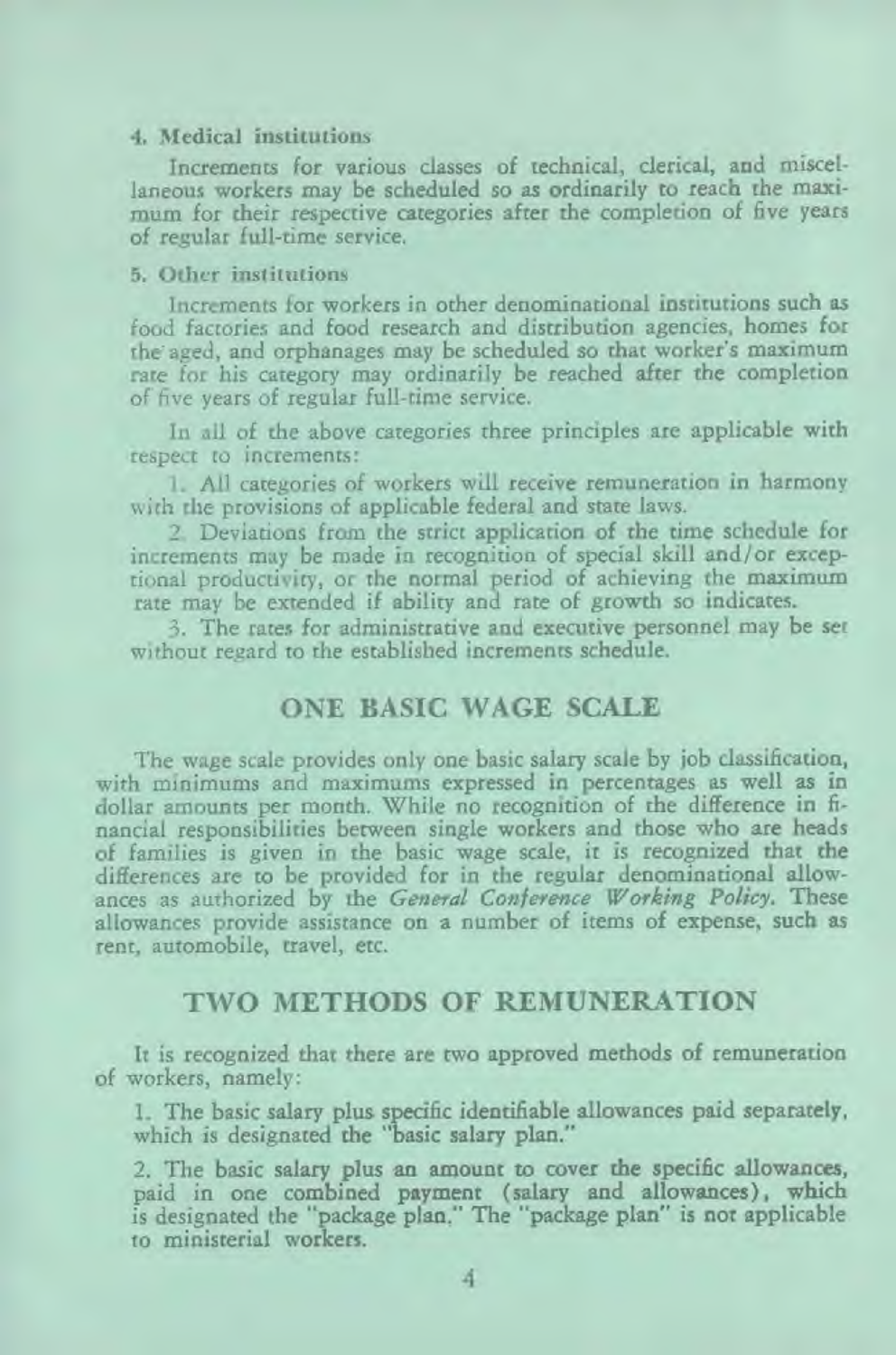Where the "package plan" of remuneration is used, the combined total of specific allowances as authorized by the *General Conference Working Policy* is designated as "living allowances," for the purpose of brevity.

In the wage scale the maximum ordained minister's salary is considered the 100% level, and has been set at \$525.00 per month, effective July 1, 1970. Where the "basic salary plan" is used, the total of the specific identifiable allowances may not exceed 53 1/3% of the 100% salary level. (\$280.00)

Where the "package plan" of remuneration is used, a "living allowance" may be granted as follows:

1. Head of family—up to maximum of 53 1/3% of the 100% salary level. (\$280.00)

2. Not head of family—up to maximum of 70% of "head of family" living allowance. (\$196.00)

The "living allowance" as used in the "package plan" of remuneration includes such items as:

Rent Subsidy or Home Owners Allowance

Automobile Depreciation

Automobile Insurance

Utilities Allowance

Telephone

Books and Equipment Allowance

Luggage Allowance

It does not ordinarily include assistance on the following items: Medical expense and medical insurance

Scholarship grants to dependents of workers

Special administrative and executive area travel allowance

Reimbursed travel

"Head of family" is defined to mean a worker with one or more dependents who are members of the immediate family. Dependents who are members of the immediate family are defined as wife or husband and/ or unmarried dependent children who are not in regular employment.

In a case where a worker who being "head of family" is left alone at the death of his spouse, the survivor may continue to receive the "head of family" living allowance, if so authorized by the controlling committee.

It is the responsibility of the union conference committee (or General Conference committee for General Conference institutions), to determine:

1. Whether the "package plan" of remuneration is to be used by the denominational organizations under its jurisdiction, and to indicate the specific organization or group of workers to which it may apply.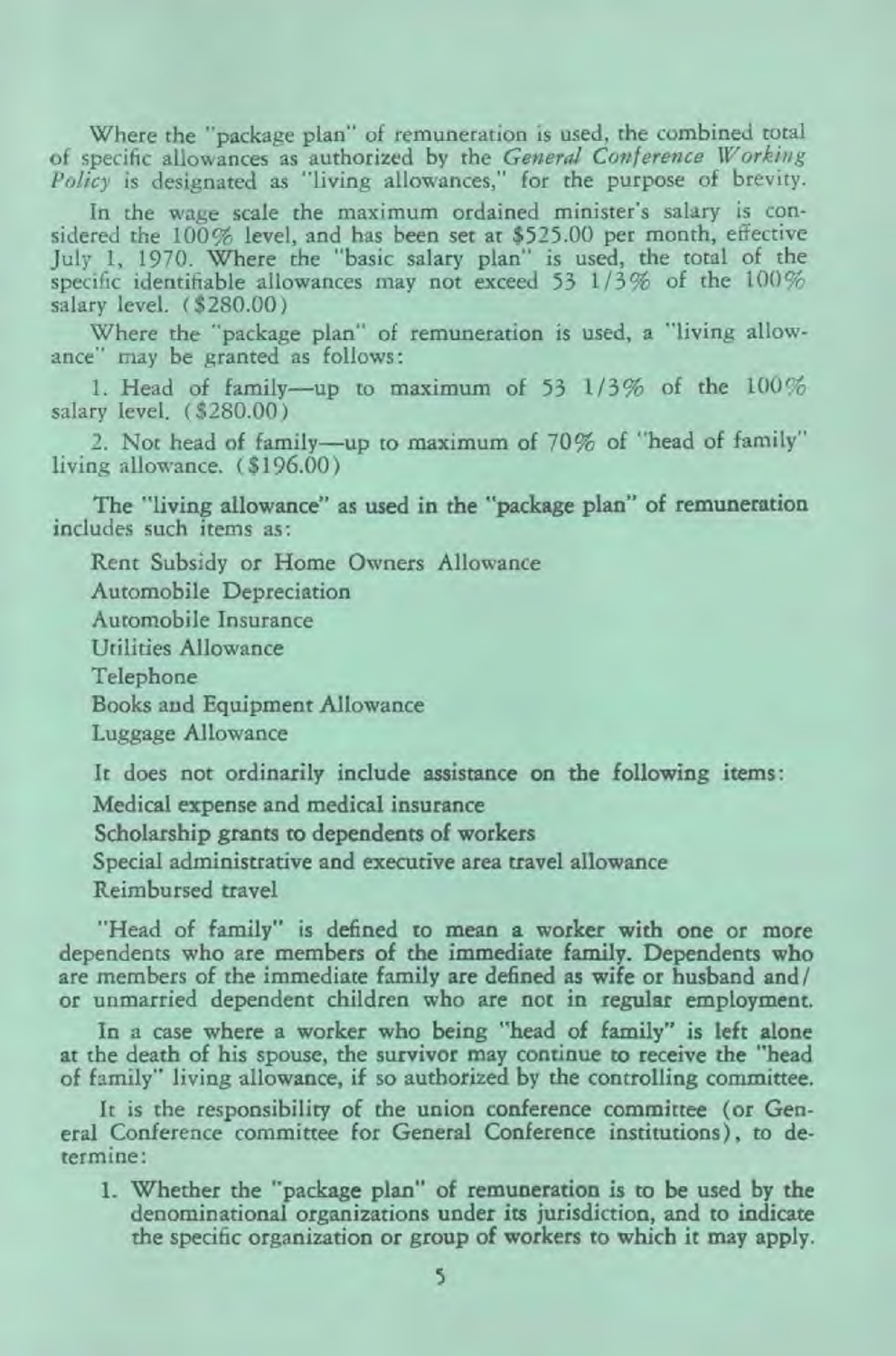2. The actual amount of the "living allowance" for organizations authorized to use the "package plan" of remuneration within its territory, and to work out the relationship of the "living allowance" to the salary percentage levels in the various categories, it being understood that the amount of the "living allowance" shall not exceed the maximums set forth above.

## **APPLICATION OF THE WAGE SCALE**

We recognize the historical denominational position which provides that a worker is paid on the scale for the general classification and category in which he is employed. For example: personnel employed in hospitals will be paid on the hospital scale and those employed in general educational or academic administrative and teaching areas will be paid on the educational scale for their category.

## **WAGE SCALE DEVIATION**

Any deviation above the regular salary norm which has not been approved previously will be reported to the controlling board and continued only by recommendation of the board and approval by the related union conference executive committee and the North American Division Committee on Administration.

## **MAXIMUM SALARY RATES**

The present wage scale provides for maximum rates to certain categories of employees which may be in excess of the wage rates paid in the community for a similar type of service. It is recognized that because of the area, the type of employment, and community patterns of remuneration, the responsible committees and controlling boards concerned shall set wage rates for certain categories of employees which do not exceed the modest average community rate for such categories, even though these rates are less than the maximums or minimums stated in the Wage Scale for these specific classifications.

#### **TRAVEL ALLOWANCES**

Workers away from home on authorized travel may report the following:

Cost of hotel and/or motel accommodation.

Fixed travel allowance of \$6.00 daily, except where a worker is fully entertained, the daily allowance is \$1.50.

When missionary families are on authorized trips, the daily travel allowance for husband and wife when traveling together is \$8.00; for each accompanying child, \$1.50; and for each child traveling alone, \$3.50.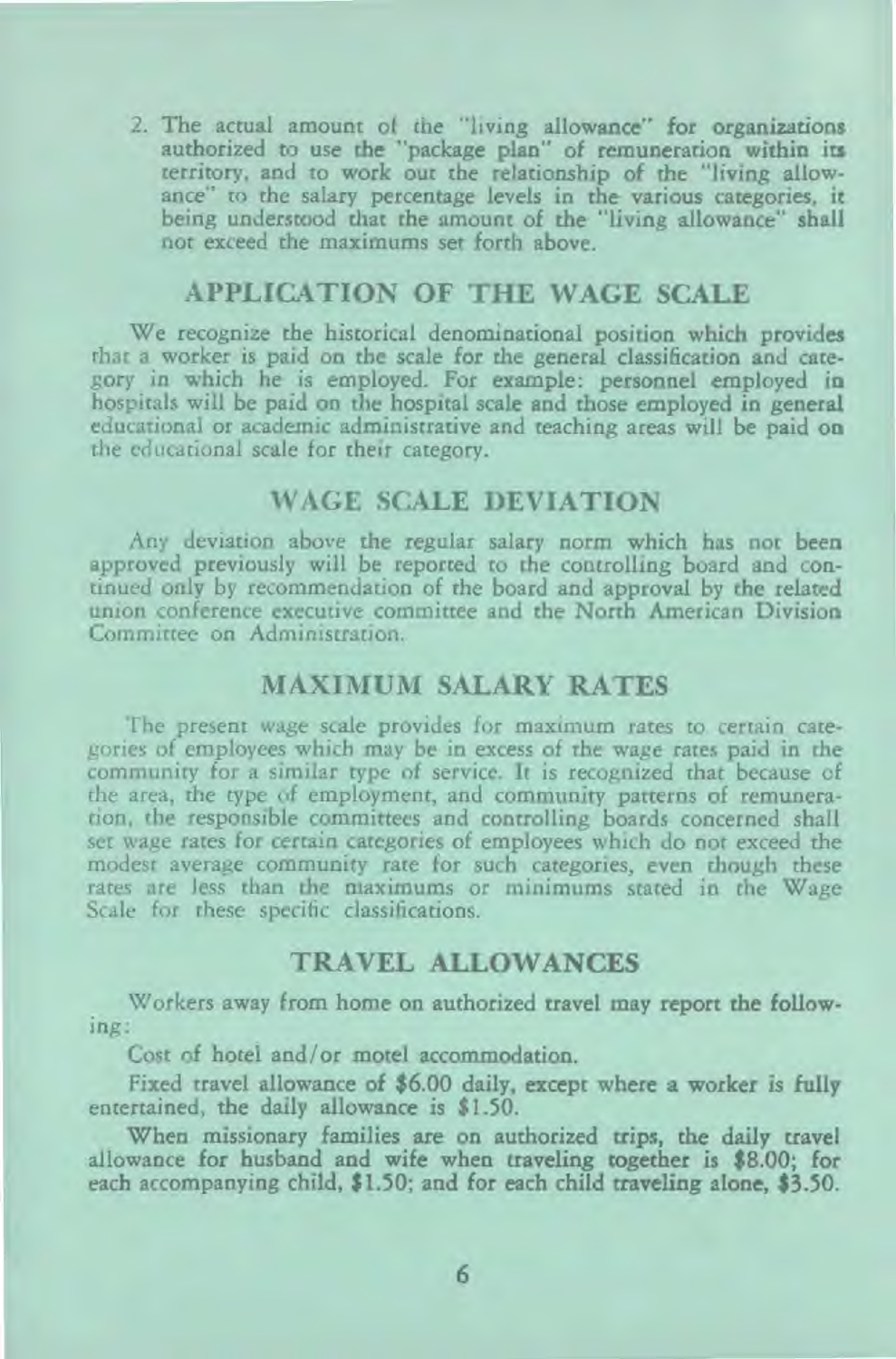# WAGE SCALE FOR NORTH AMERICAN DIVISION Per Month

Effective July 1, 1970-100% Salary Level \$525.00

|                                 | Monthly |                    |                    |                  |
|---------------------------------|---------|--------------------|--------------------|------------------|
| <b>GENERAL CONFERENCE</b>       | Min.    | Percentage<br>Max. | Basic Wage<br>Min. | Max.             |
| President                       |         |                    |                    |                  |
| General Vice-President          |         | 118<br>115         |                    | 620.00           |
| Vice-President, North America   |         | 115                |                    | 604.00<br>604.00 |
| Secretary                       |         | 115                |                    | 604.00           |
| <b>Associate Secretary</b>      | 102     | 112                | 536.00             | 588.00           |
| Treasurer                       |         | 115                |                    | 604.00           |
| Undertreasurer                  |         | 113                |                    | 594.00           |
| Assistant Treasurer             | 102     | 112                | 536.00             | 588.00           |
| <b>Field Secretary</b>          | 102     | 112                | 536.00             | 588.00           |
| Auditor                         | 102     | 112                | 536.00             | 588.00           |
| Associate Auditor               | 100     | 110                | 525.00             | 578.00           |
| Department Secretary            | 102     | 112                | 536.00             | 588.00           |
| Associate Department Secretary  | 100     | 110                | 525.00             | 578.00           |
| Assistant Department Secretary  | 94      | 104                | 494.00             | 546.00           |
| Statistical Secretary           | 100     | 110                | 525.00             | 578.00           |
| Director of Deferred Giving     | 100     | 110                | 525.00             | 578.00           |
| Controller                      | 98      | 108                | 515.00             | 567.00           |
| Personnel Director              | 96      | 106                | 504.00             | 557.00           |
| Cashier                         | 94      | 104                | 494.00             | 546.00           |
| Assistant Cashier               | 74      | 99                 | 389.00             | 520.00           |
| Chief Accountant                | 94      | 104                | 494.00             | 546.00           |
| Accountant                      | 74      | 99                 | 389.00             | 520.00           |
| Librarian                       | 67      | 92                 | 352.00             | 483.00           |
| Administrative Office Secretary | 68      | 93                 | 357.00             | 489.00           |
| Administrative Office Assistant | 68      | 93                 | 357.00             | 489.00           |
| Secretary                       | 65      | 90                 | 342.00             | 473.00           |
| Receptionist                    | 65      | 90                 | 342.00             | 473.00           |
| Stenographer                    | 60      | 85                 | 315.00             | 447.00           |
| Switchboard Operator-Supervisor | 65      | 90                 | 342.00             | 473.00           |
| Assistant Switchboard Operator  | 60      | 85                 | 315.00             | 447.00           |
| Director of Office Services     | 70      | 95                 | 368.00             | 499.00           |
| Mail Room Clerk                 | 60      | 85                 | 315.00             | 447.00           |
| Shipping Clerk                  | 65      | 90                 | 342.00             | 473.00           |
| Chauffeur                       | 67      | 92                 | 352.00             | 483.00           |
| Business Intern:                |         |                    |                    |                  |
| First Year                      |         | 77                 |                    | 405.00           |
| Second Year                     |         | 85                 |                    | 447.00           |
| <b>Insurance Service</b>        |         |                    |                    |                  |
| Manager                         | 102     | 112                | 536.00             | 588.00           |
| Branch Manager                  | 96      | 106                | 504.00             | 557.00           |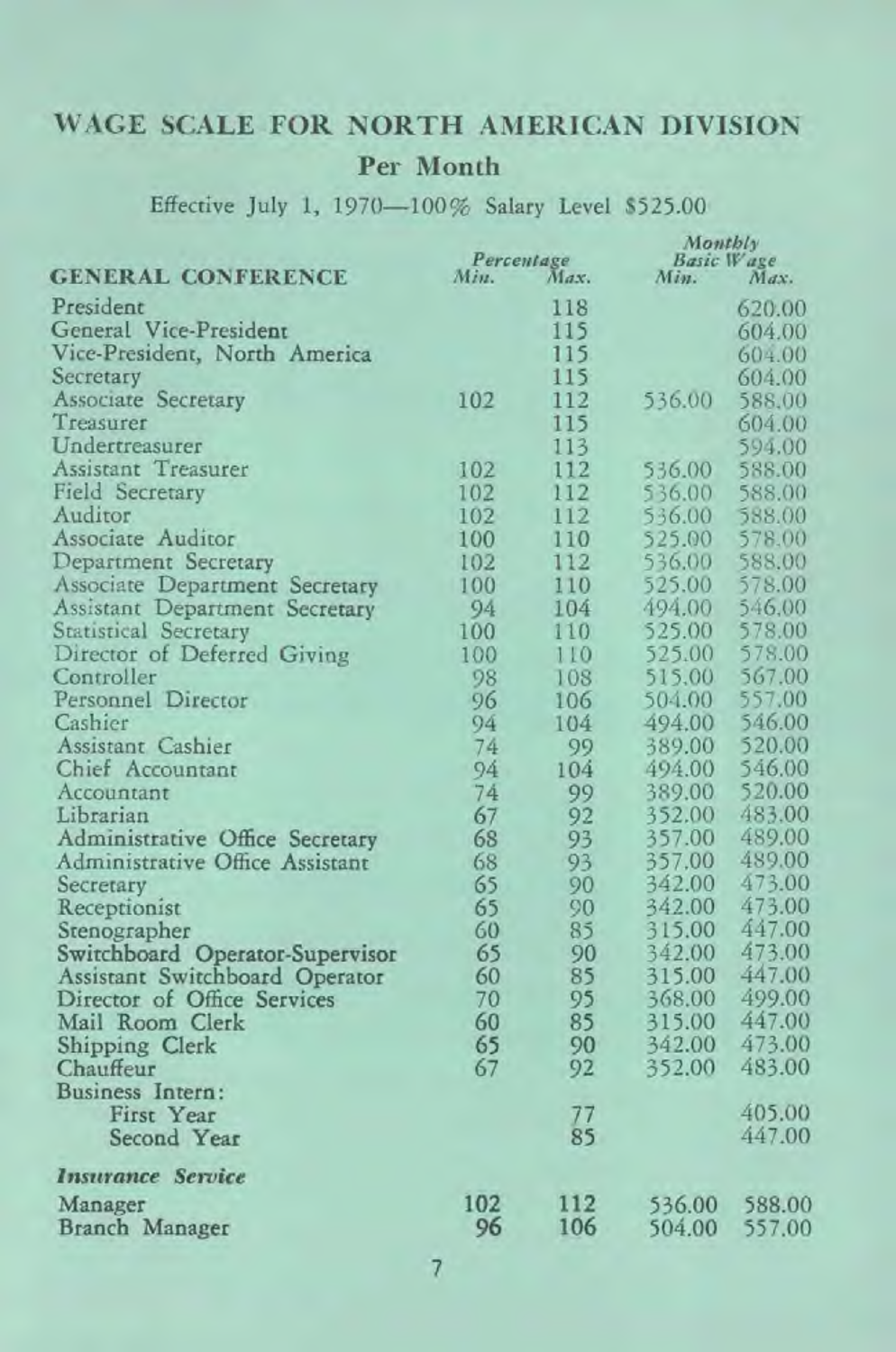|                                                 | Percentage |          | Montbly<br>Basic Wage |                  |
|-------------------------------------------------|------------|----------|-----------------------|------------------|
| Insurance Service-continued                     | Min.       | $M_{dN}$ | Min.                  | Max <sub>1</sub> |
|                                                 | 95         | 105      | 499.00                | 552.00           |
| Assistant Manager<br><b>Assistant Treasurer</b> | 94         | 104      | 494.00                | 546.00           |
| Underwriter                                     | 93         | 103      | 489.00                | 541.00           |
| Technical Engineer                              | 93         | 103      |                       | 541.00           |
| Chief Accountant                                | 93         | 103      | 489.00                |                  |
|                                                 | 74.        | 99       | 489.00                | 541.00           |
| Accountant                                      | 67         | 92       | 389.00                | 520.00           |
| Secretary (with agent's license)                | 65         | 90       | 352.00                | 483.00           |
| Secretary                                       |            | 85       | 342.00                | 473.00           |
| Stenographer                                    | 60         |          | 315.00                | 447.00           |
| <b>Esda Sales and Service</b>                   |            |          |                       |                  |
| General Manager                                 | 96         | 106      | 504.00                | 557.00           |
| Manager                                         | 94         | 104      | 494.00                | 546.00           |
| Treasurer                                       | 75         | 100      | 394.00                | 525.00           |
| Cashier                                         | 67         | 92       | 352.00                | 483.00           |
| Assistant Cashier                               | 66         | 91       | 347.00                | 478.00           |
| Accountant                                      | 68         | 93       | 357.00                | 489.00           |
| Secretary                                       | 65         | 90       |                       | 342.00 473.00    |
| Stenographer                                    | 60         | 85       | 315.00                | 447.00           |
| Department Head                                 |            |          |                       |                  |
| Export                                          | 70         | 95       | 368.00                | 499.00           |
| Automobiles                                     | 70         | 95       | 368.00                | 499.00           |
| Special Order                                   | 70         | 95       | 368.00                | 499.00           |
| Shipping                                        | 70         | 95       | 368.00                | 499.00           |
| Salesroom                                       | 70         | 95       | 368.00                | 499.00           |
| Service Station                                 | 70         | 95       | 368,00                | 499.00           |
| Sales Clerk                                     | 60         | 85       | 315.00                | 447.00           |
| Crater and Packer                               | 68         | 93       | 357.00                | 489.00           |
| Shipping Clerk                                  | 65         | 90       | 342.00                | 473.00           |
| Service Station Assistant                       | 65         | 90       | 342.00                | 473.00           |
| Custodial Service                               |            |          |                       |                  |
|                                                 |            |          |                       |                  |
| Manager                                         | 74         | 99       | 389.00                | 520.00           |
| Assistant Manager                               | 72         | 97       | 378.00                | 510.00           |
| Cabinet Maker                                   | 70         | 95       | 368.00                | 499.00           |
| Electrician                                     | 70         | 95       | 368.00                | 499.00           |
| Painter                                         | 70         | 95       | 368.00                | 499.00           |
| Plumber                                         | 70         | 95       | 368.00                | 499.00           |
| <b>Janitor</b>                                  | 63         | 88       | 331.00                | 462,00           |
| Night Watchman                                  | 63         | 88       | 331.00                | 462.00           |
| <b>Print Shop</b>                               |            |          |                       |                  |
| Manager                                         | 92         | 102      | 483.00                | 536.00           |
| Assistant Manager                               | 72         | 97       | 378.00                | 510.00           |
| Pressman                                        | 70         | 95       | 368,00                | 499.00           |
| Typesetter<br>$\mathbf{v}$                      | 70         | 95       | 368.00                | 499.00           |
|                                                 |            |          |                       |                  |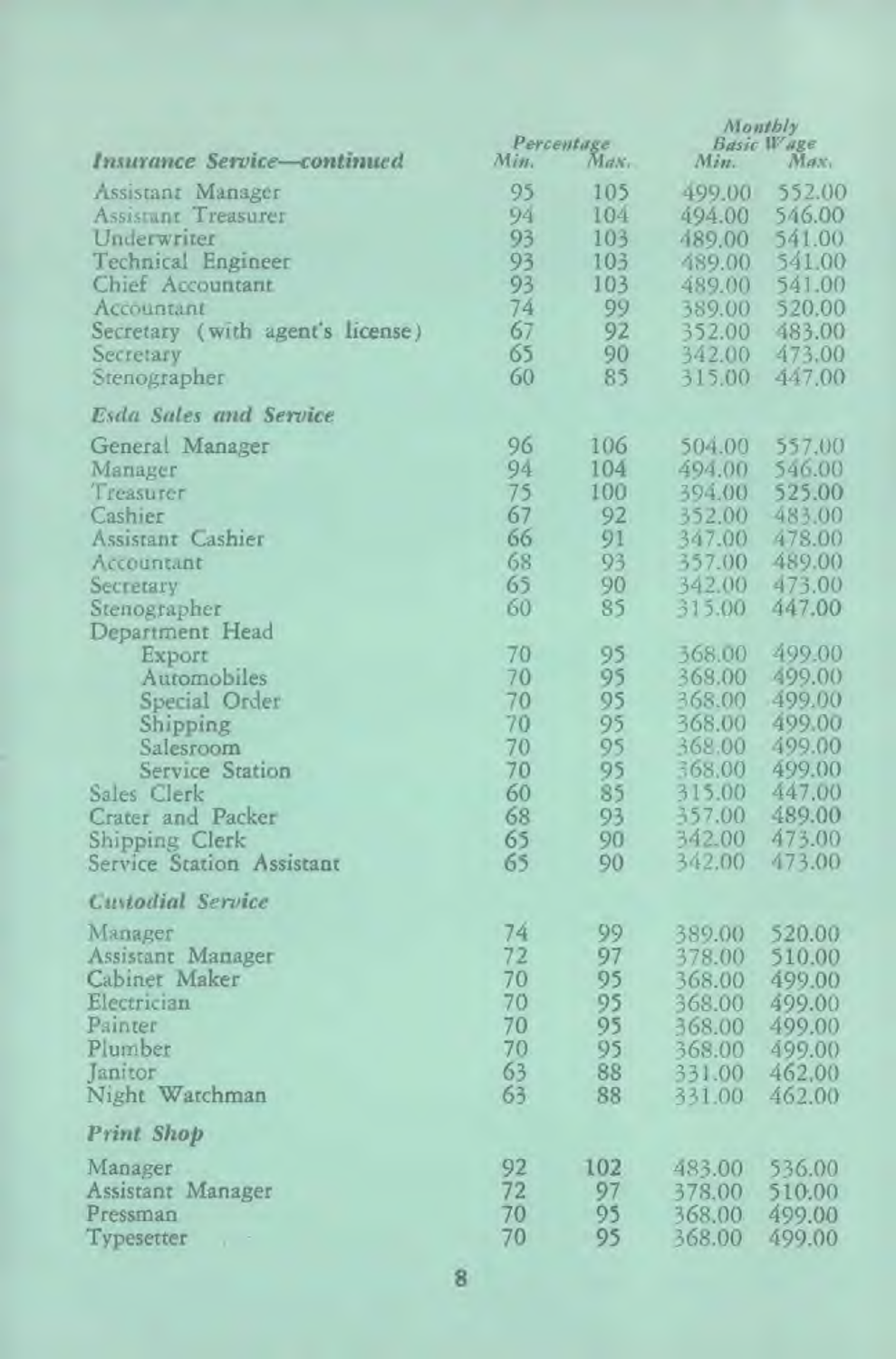|                                                                                                                                            | Percentage                 |                                 | Monthly<br>Basic Wage                |                                      |
|--------------------------------------------------------------------------------------------------------------------------------------------|----------------------------|---------------------------------|--------------------------------------|--------------------------------------|
| <b>Print Shop-continued</b>                                                                                                                | Min.                       | Max.                            | Min.                                 | Max.                                 |
| Mimeograph Operator<br>Clerk                                                                                                               | 60<br>60                   | 85<br>85                        | 315.00<br>315.00                     | 447.00<br>447.00                     |
| <b>Transportation Service</b>                                                                                                              |                            |                                 |                                      |                                      |
| Transportation Agent<br>Assistant Transportation Agent<br>Warehouse Foreman                                                                | 93<br>75<br>70             | 103<br>100<br>95                | 489.00<br>394.00<br>368.00           | 541.00<br>525.00<br>499.00           |
| Crater and Packer<br>Secretary                                                                                                             | 68<br>65                   | 93<br>90                        | 357.00<br>342.00                     | 489.00<br>473.00                     |
| Stenographer                                                                                                                               | 60                         | 85                              | 315.00                               | 447.00                               |
| <b>Welfare Service Processing Centers</b>                                                                                                  |                            |                                 |                                      |                                      |
| Manager<br>Packer and Baler<br>Secretary<br>Stenographer                                                                                   | 93<br>68<br>65<br>60       | 103<br>93<br>90<br>85           | 489.00<br>357.00<br>342.00<br>315.00 | 541.00<br>489.00<br>473.00<br>447.00 |
|                                                                                                                                            |                            |                                 |                                      |                                      |
| <b>UNION CONFERENCES</b><br>President                                                                                                      | 102                        | 112                             | 536.00                               | 588.00                               |
| Secretary-Treasurer<br>Assistant Treasurer<br>Auditor<br>Associate Auditor<br>Assistant Auditor                                            | 98<br>92<br>95<br>93<br>91 | 108<br>102<br>105<br>103<br>101 | 515.00<br>483.00<br>499.00<br>489.00 | 567.00<br>536.00<br>552.00<br>541.00 |
| Department Secretary<br>Associate Department Secretary                                                                                     | 95<br>93                   | 105<br>103                      | 478.00<br>499.00<br>489.00           | 531.00<br>552.00<br>541.00           |
| Assistant Department Secretary<br>Elementary School Supervisor<br>Association Manager and/or Secretary<br>Association Field Representative | 91<br>92<br>95<br>93       | 101<br>102<br>105<br>103        | 478.00<br>483.00<br>499.00<br>489.00 | 531.00<br>536.00<br>552.00<br>541.00 |
| Cashier-Accountant<br>Accountant<br>Cashier                                                                                                | 69<br>68<br>68             | 94<br>93<br>93                  | 363.00<br>357.00<br>357.00           | 494.00<br>489.00<br>489.00           |
| Assistant Cashier<br><b>Editorial Secretary</b><br>Administrative Office Secretary<br>Secretary                                            | 66<br>65<br>67<br>65       | 91<br>90<br>92<br>90            | 347.00<br>342.00<br>352.00<br>342.00 | 478.00<br>473.00<br>483.00<br>473.00 |
| Receptionist<br>Stenographer<br>Custodian<br>Business Intern: First Year                                                                   | 60<br>60<br>65             | 85<br>85<br>90<br>77            | 315.00<br>315.00<br>342.00           | 447.00<br>447.00<br>473.00<br>405.00 |
| Second Year                                                                                                                                |                            | 85                              |                                      | 447.00                               |
| <b>Home Health Education Service</b>                                                                                                       |                            |                                 |                                      |                                      |
| Manager<br>Treasurer<br><b>Assistant Treasurer</b>                                                                                         | 92<br>91<br>67             | 102<br>101<br>92                | 483.00<br>478.00<br>352.00           | 536.00<br>531.00<br>483.00           |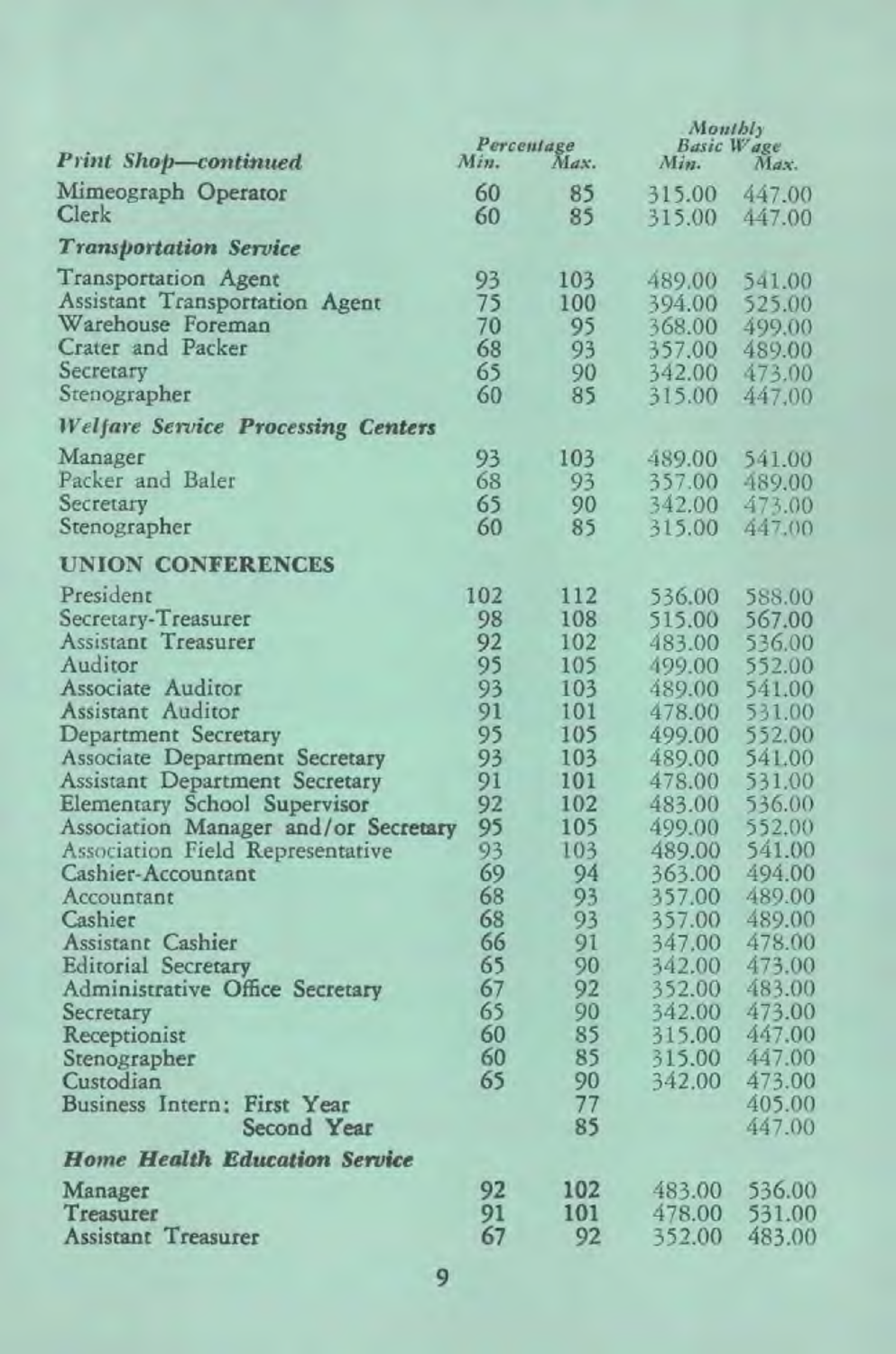| Home Health Education<br>Service-continued<br>M/n. |     | Percentage<br>Max. | Misz.  | Monthly<br>Basic Wage<br>Max. |
|----------------------------------------------------|-----|--------------------|--------|-------------------------------|
| Chief Accountant (in charge of auto-               |     |                    |        |                               |
| mated equipment and programming)                   | 74  | 99                 | 389.00 | 520.00                        |
| Cashier                                            | 67  | 92                 | 352.00 | 483.00                        |
| Credit Manager                                     | 68  | 93                 | 357.00 | 489.00                        |
| Accountant                                         | 68  | 93                 | 357.00 | 489.00                        |
| Secretary                                          | 65  | 90                 | 342.00 | 473.00                        |
| Clerk                                              | 60  | 85                 | 315.00 | 447.00                        |
| Receptionist                                       | 60  | 85                 | 315.00 | 447.00                        |
| Custodian                                          | 65  | 90                 | 342.00 | 473.00                        |
| <b>LOCAL CONFERENCES</b>                           |     |                    |        |                               |
| President                                          | 98  | 108                | 515.00 | 567.00                        |
| Secretary-Treasurer                                | 94  | 104                | 494.00 | 546.00                        |
| <b>Assistant Secretary-Treasurer</b>               | 74  | 99                 | 389.00 | 520.00                        |
| Department Secretary                               | 75  | 100                | 394.00 | 525.00                        |
| Associate Department Secretary                     | 74  | 99                 | 389.00 | 520.00                        |
| Assistant Department Secretary                     | 72  | 97                 | 378.00 | 510.00                        |
| Elementary School Supervisor                       | 73  | 98                 | 384.00 | 515.00                        |
| Book and Bible House Manager                       | 75  | 100                | 2020%  | 525.00                        |
| Asst. Book and Bible House Manager                 | 72  | 97                 | 378.00 | 510.00                        |
| Association Mgr. and/or Sec.-Treas.                | 75  | 100                | 394.00 | 525.00                        |
| Association Field Representative                   | 75  | 100                | 394.00 | 525.00                        |
| Ordained Minister                                  | 90  | 100                | 473.00 | 525.00                        |
| Licensed Minister                                  | 68  | 93                 | 357.00 | 489.00                        |
| Bible Instructor                                   | 68  | 93                 | 357.00 | 489.00                        |
| * Ministeiral Intern:                              |     |                    |        |                               |
| In Field-After College or one year Seminary 80     |     |                    |        | 420.00                        |
| After two years Seminary                           |     | 85                 |        | 447.00                        |
| Cashier                                            | 66  | 91                 | 347.00 | 478.00                        |
| Assistant Cashier                                  | 65  | 90                 | 342.00 | 473.00                        |
| Cashier-Accountant                                 | 68  | 93                 | 357.00 | 489.00                        |
| Accountant                                         | 66  | 91                 | 347.00 | 478.00                        |
| Administrative Office Secretary                    | 67  | 92                 | 352.00 | 483.00                        |
| Secretary                                          | 65  | 90                 | 342.00 | 473.00                        |
| Receptionist                                       | 60  | 85                 | 315.00 | 447.00                        |
| Stenographer                                       | 60  | 85                 | 315.00 | 447.00                        |
| Custodian                                          | 65  | 90                 | 342.00 | 473.00                        |
| Van Driver                                         | 72  | 97                 | 378.00 | 510.00                        |
| <b>EDUCATIONAL INSTITUTIONS</b>                    |     |                    |        |                               |
| Universities (Andrews and Loma Linda only)         |     |                    |        |                               |
| President                                          | 102 | 112                | 536.00 | 588.00                        |
|                                                    |     |                    |        |                               |

<sup>&</sup>quot; Stipend granted Ministerial Intern while attending Seminary: \$294.00 per month effective July 1. 1969.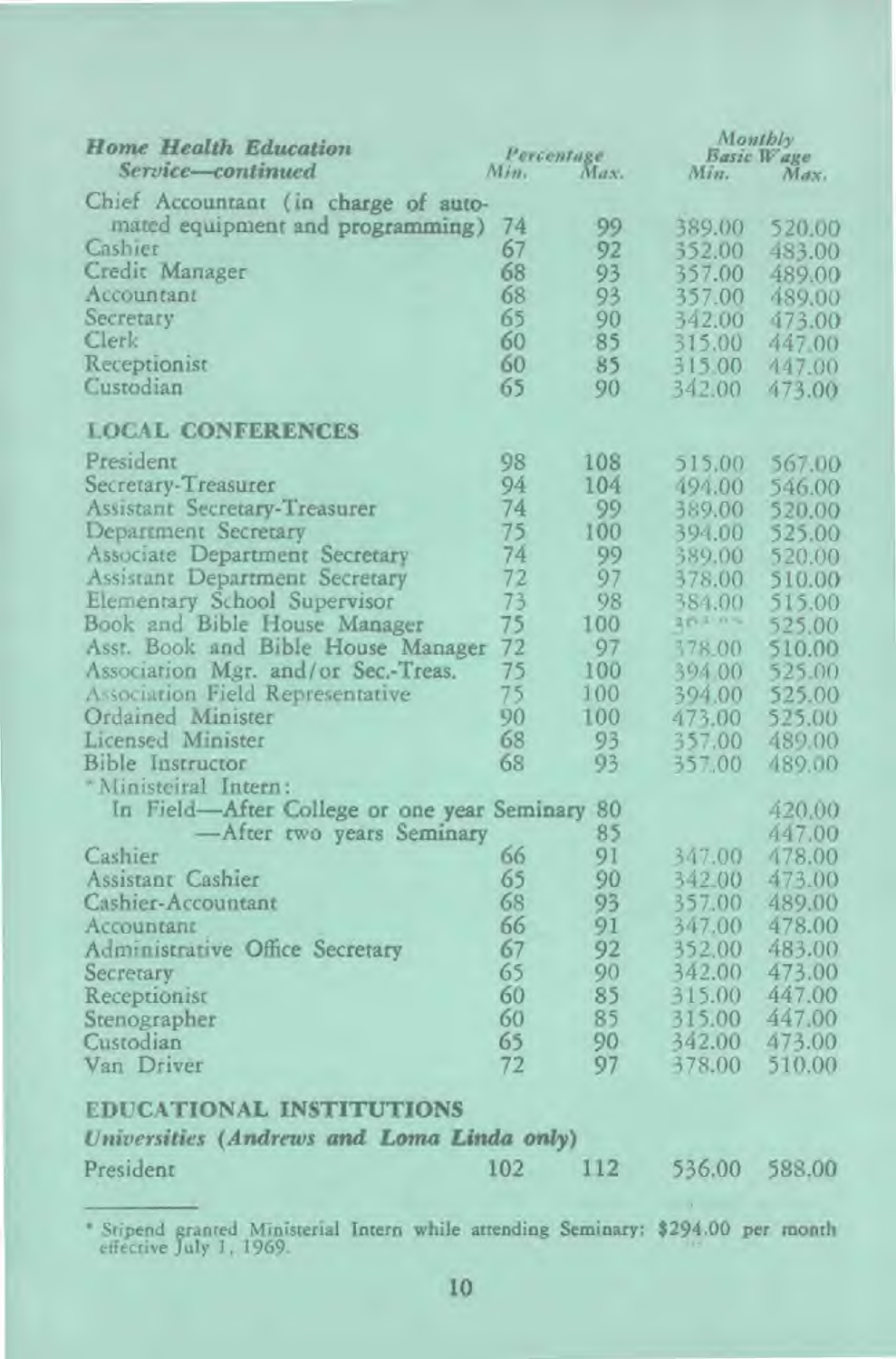|                                  |          |                    | Monthly<br>Basic Wage |                  |
|----------------------------------|----------|--------------------|-----------------------|------------------|
| Universities-continued           | Min.     | Percentage<br>Max. | Min.                  | Max.             |
| Vice-President                   |          |                    |                       |                  |
| Academic Affairs                 | 101      | 111                | 531.00                | 583.00           |
| Financial Affairs                | 101      | 111                | 531.00                | 583.00           |
| Student Affairs                  | 101      | 111                | 531.00                | 583.00           |
| Development                      | 101      | 111                | 531.00                | 583.00           |
| Corporation                      | 101      | 111                | 531.00                | 583.00           |
| Assistant to Vice-President      | 96       | 106                | 504.00                | 557.00           |
| Controller                       | 99       | 109                | 520.00                | 573.00           |
| Treasurer                        | 95       | 105                | 499.00                | 552.00           |
| Assistant Treasurer              | 75       | 100                | 394.00                | 525.00           |
| Cashier                          | 74       | 99                 | 389.00                | 520.00           |
| Chief Accountant                 | 93       | 103                | 489.00                | 541.00           |
| Accountant                       | 74       | 99                 | 389.00                | 520.00           |
| Dean of School                   | 100      | 110                | 525.00                | 578.00           |
| Dean of Students                 | 99       | 109                | 520.00                | 573.00           |
| Registrar                        | 93       | 103                | 489.00                | 541.00           |
| Assistant Registrar              | 92       | 102                | 483.00                | 536.00           |
| University Medical Center        |          |                    |                       |                  |
| Administrator                    | 101      | 111                | 531.00                | 583.00           |
| Campus Business Administrator    | 98       | 108                | 515.00                | 567.00           |
| Assistant Campus Business        |          |                    |                       |                  |
| Administrator                    | 95       | 105                | 499.00                | 552.00           |
| Secretary of Corporation         | 95       | 105                | 499.00                | 552.00           |
| Treasurer of Corporation         | 95       | 105                | 499.00                | 552.00           |
| Internal Auditor                 | 95       | 105                | 499.00                | 552.00           |
| Purchasing Agent                 | 93       | 103                | 489.00                | 541.00           |
| Administrative Office Secretary  | 67       | 92                 | 352.00                | 483.00           |
| Secretary                        | 65       | 90                 | 342.00                | 473.00           |
| Receptionist                     | 60       | 85                 | 315.00                | 447.00           |
| Stenographer                     | 60       | 85                 | 315.00                | 447.00           |
| Switchboard Operator-Supervisor  | 63       | 88                 | 331.00                | 462.00           |
| Switchboard Operator             | 60       | 85                 | 315.00                | 447.00           |
| Director of Computer Service     | 95       | 105                | 499.00                | 552.00           |
| Computer Programmer              | 91       | 101                | 478.00                | 531.00           |
| Professor <sup>*</sup>           | 98       | 108                | 515.00                | 567.00           |
| Associate Professor <sup>®</sup> | 95       | 105                | 499.00                | 552.00           |
| Assistant Professor®             | 75       | 100<br>97          | 394.00                | 525.00           |
| Instructor                       | 72<br>93 | 103                | 378.00<br>489.00      | 510.00<br>541.00 |
| Librarian<br>Associate Librarian | 91       | 101                | 478.00                | 531.00           |
|                                  | 74       | 99                 | 389.00                | 520.00           |
| Assistant Librarian              |          |                    |                       |                  |
| <b>Senior Colleges</b>           |          |                    |                       |                  |
| President                        | 101      | 111                | 531.00                | 583.00           |
| Dean of Academic Affairs         | 98       | 108                | 515.00                | 567.00           |

• Plus up to \$8.33 per month if head of department.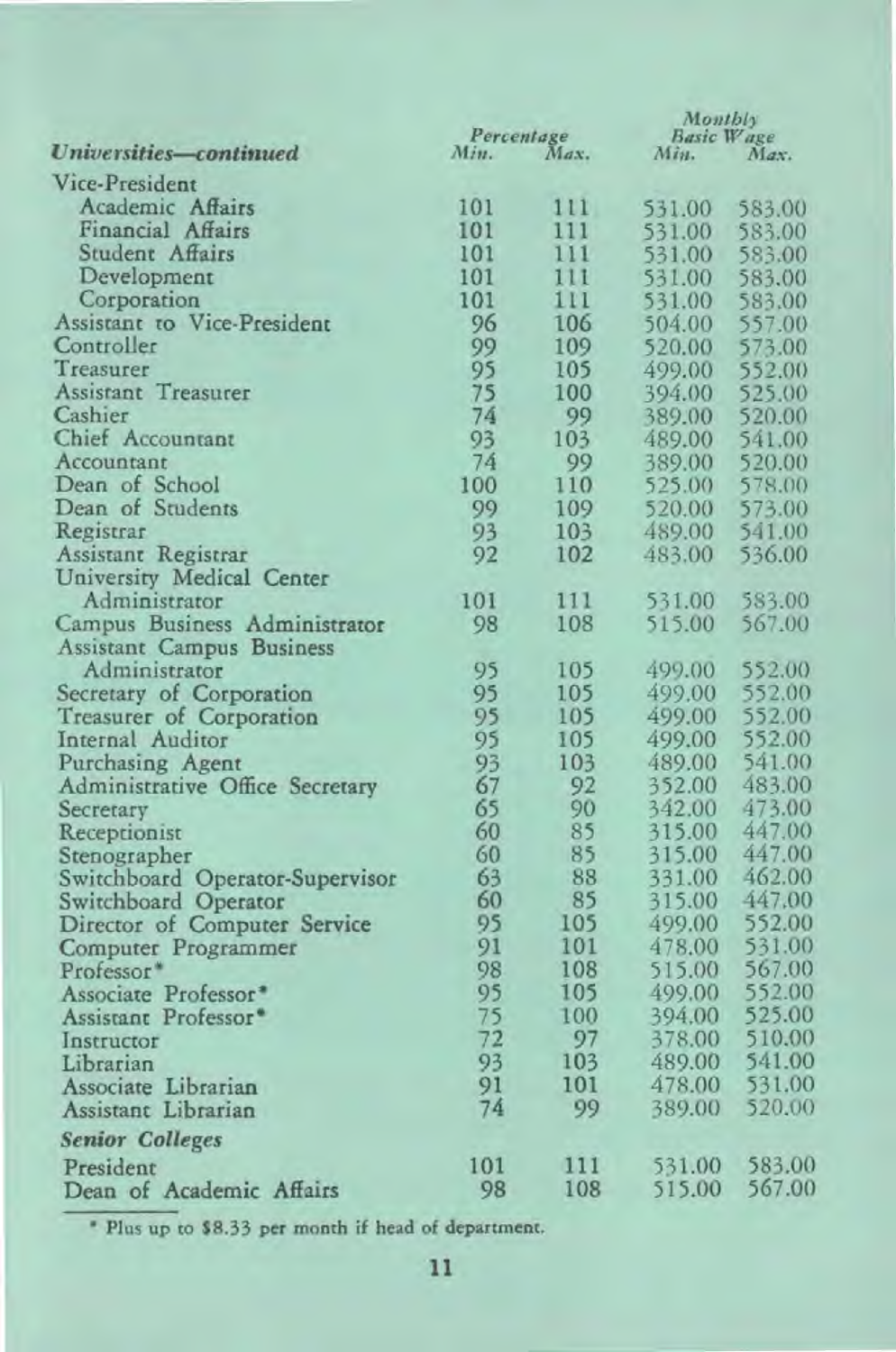|                                       | Percentage |      | Monthly |                           |
|---------------------------------------|------------|------|---------|---------------------------|
| Senior Colleges-continued             | Min.       | Max. | Min.    | <b>Basic Wage</b><br>Max. |
| Dean of Student Affairs               | 98         | 108  | 515.00  | 567.00                    |
| Business Manager                      | 98         | 108  |         | 515.00 567.00             |
| Assistant Business Manager            | 94         | 104  | 494.00  | 546.00                    |
| Director of College Relations and De- |            |      |         |                           |
| velopment                             | 97         | 107  | 510.00  | 562.00                    |
| Treasurer                             | 92         | 102  | 483.00  | 536.00                    |
| Chief Accountant                      | 91         | 101  | 478.00  | 531.00                    |
| Assistant Treasurer                   | 74         | 99   | 389.00  | 520.00                    |
| Cashier                               | 74         | 99   | 389.00  | 520.00                    |
| Accountant                            | 74         | 99   | 389.00  | 520.00                    |
| Head of Major Industrial Dept.        | 95         | 105  | 499.00  | 552.00                    |
| Industrial Head                       | 75         | 100  | 394.00  | 525.00                    |
| Registrar                             | 75         | 100  | 394.00  | 525.00                    |
| Associate Registrar                   | 74         | 99   | 389.00  | 520.00                    |
| Assistant Registrar                   | 68         | 93   | 357.00  | 489.00                    |
| Residence Hall Dean                   | 75         | 100  | 394.00  | 525.00                    |
| Associate Residence Hall Dean         | 73         | 98   | 384.00  | 515.00                    |
| Assistant Residence Hall Dean         | 69         | 94   | 363.00  | 494.00                    |
| Director of Food Service              | 75         | 100  | 394.00  | 525.00                    |
| Assistant Director of Food Service    | 70         | 95   | 368.00  | 499.00                    |
| Director of Health Service            | 75         | 100  | 394.00  | 525.00                    |
| Professor <sup>*</sup>                | 97         | 107  | 510.00  | 562.00                    |
| Associate Professor <sup>®</sup>      | 94         | 104  | 494.00  | 546.00                    |
| Assistant Professor                   | 75         | 100  | 394.00  | 525.00                    |
| Instructor                            | 72         | 97   | 378.00  | 510.00                    |
| Librarian                             | 75         | 100  | 394.00  | 525.00                    |
| Associate Librarian                   | 74         | 99   | 389.00  | 520.00                    |
| Assistant Librarian                   | 72         | 97   | 378.00  | 510.00                    |
| Administrative Office Secretary       | 67         | 92   | 352.00  | 483.00                    |
| Secretary                             | 65         | 90   | 342.00  | 473.00                    |
| Receptionist                          | 60         | 85   | 315.00  | 447.00                    |
| Stenographer                          | 60         | 85   | 315.00  | 447.00                    |
| Switchboard Operator                  | 60         | 85   | 315.00  | 447.00                    |
| Head Custodian                        | 74         | 99   | 389.00  | 520.00                    |
| Director of Computer Service          | 95         | 105  | 499.00  | 552.00                    |
| Computer Programmer                   | 91         | 101  | 478.00  | 531.00                    |
| <b>Junior Colleges</b>                |            |      |         |                           |
| President                             | 97         | 107  | 510,00  | 562.00                    |
| <b>Business Manager</b>               | 94         | 104  | 494.00  | 546.00                    |
| Assistant Business Manager            | 72         | 97   | 378.00  | 510.00                    |
| Treasurer                             | 72         | 97   | 378.00  | 510.00                    |
| Cashier                               | 69         | 94   | 363.00  | 494.00                    |
| Accountant                            | 69         | 94   | 363.00  | 494.00                    |

" Plus up to \$8.33 per month if head of department.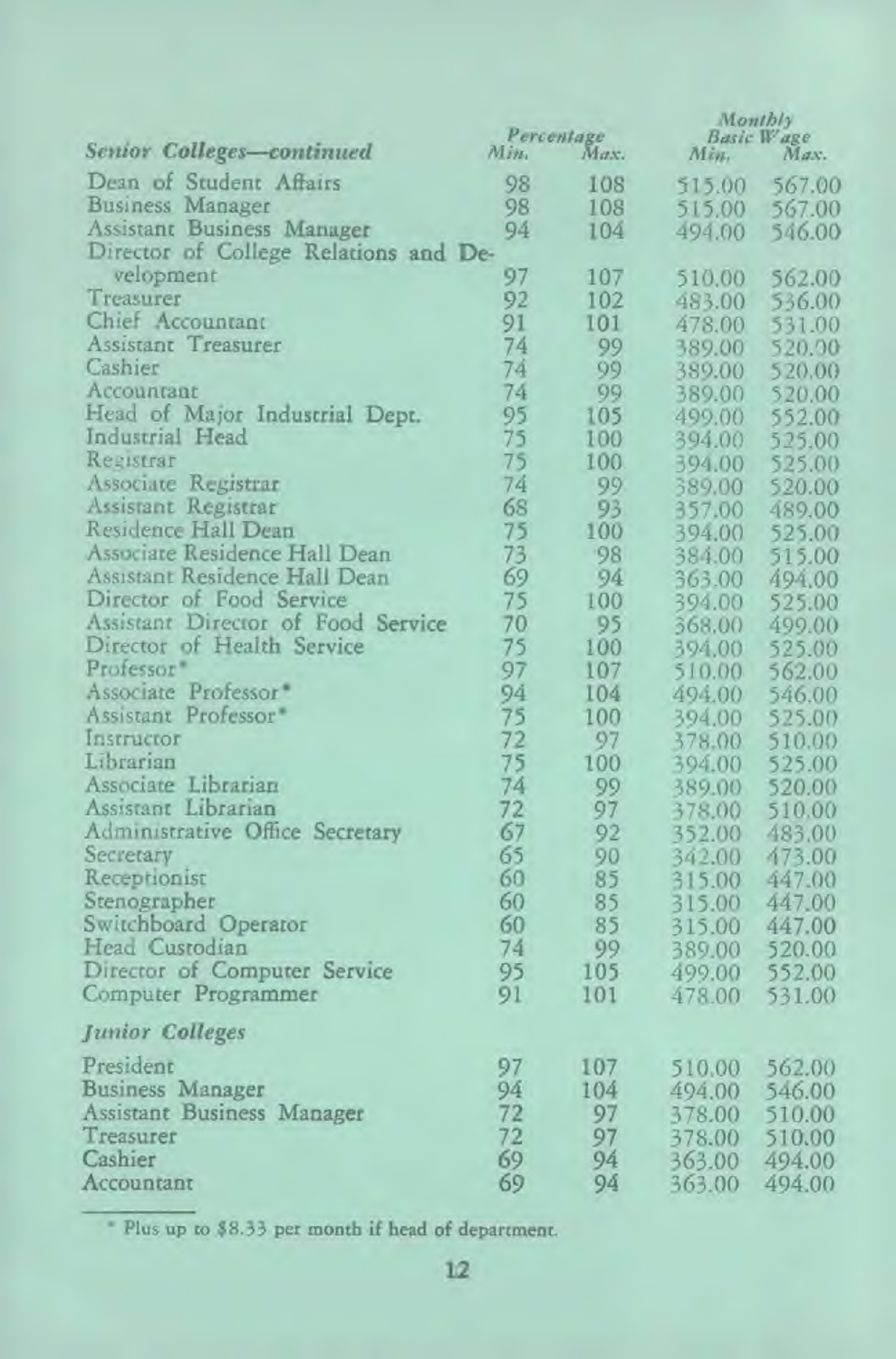|                                         | Percentage |      | Montbly<br>Basic Wage |        |
|-----------------------------------------|------------|------|-----------------------|--------|
| Junior Colleges-continued               | Min.       | Max. | Min.                  | Max.   |
| Registrar                               | 72         | 97   | 378.00                | 510.00 |
| Residence Hall Dean                     | 72         | 97   | 378.00                | 510.00 |
| Director of Food Service                | 72         | 97   | 378.00                | 510.00 |
| Director of Health Service              | 72         | 97   | 378.00                | 510.00 |
| Professor <sup>®</sup>                  | 75         | 100  | 394.00                | 525.00 |
| Associate Professor <sup>*</sup>        | 74         | 99   | 389.00                | 520.00 |
| Assistant Professor                     | 73         | 98   | 384.00                | 515.00 |
| Instructor                              | 72         | 97   | 378.00                | 510.00 |
| Industrial Head                         | 75         | 100  | 394.00                | 525.00 |
| Librarian                               | 72         | 97   | 378.00                | 510.00 |
| Secretary                               | 65         | 90   | 342.00                | 473.00 |
| Stenographer                            | 60         | 85   | 315.00                | 447.00 |
| Switchboard Operator                    | 60         | 85   | 315.00                | 447.00 |
| Head Custodian                          | 72         | 97   | 378.00                | 510.00 |
| Secondary Schools (1)                   |            |      |                       |        |
| Principal                               | 75         | 100  | 394.00                | 525.00 |
| Business Manager                        | 73         | 98   | 384.00                | 515.00 |
| Assistant Business Manager              | 72         | 97   | 378.00                | 510.00 |
| Treasurer                               | 70         | 95   | 368.00                | 499.00 |
| Cashier                                 | 66         | 91   | 547.00                | 478.00 |
| Accountant                              | 66         | 91   | 347.00                | 478.00 |
| Guidance Director                       | 72         | 97   | 378.00                | 510.00 |
| Registrar                               | 72         | 97   | 378.00                | 510.00 |
| Teacher (3)                             | 72         | 97   | 378.00                | 510.00 |
| Librarian                               | 72         | 97   | 378.00                | 510.00 |
| Residence Hall Dean                     | 72         | 97   | 378.00                | 510.00 |
| Director of Food Service                | 72         | 97   | 378.00                | 510.00 |
| Director of Health Service              | 72         | 97   | 378.00                | 510.00 |
| Industrial Head                         | 72         | 97   | 378.00                | 510.00 |
| Secretary                               | 65         | 90   | 342.00                | 473.00 |
| Stenographer                            | 60         | 85   | 315.00                | 447.00 |
| Intermediate and Elementary Schools (1) |            |      |                       |        |
| Principal—Major Schools (2)             | 74         | 99   | 389.00                | 520.00 |
| Principal                               | 73         | 98   | 384.00                | 515.00 |
| Teacher (3)                             | 72         | 97   | 378.00                | 510.00 |

Plus up to \$8.33 per month if head of department.

( Plus \$5.00 per month for secondary, intermediate, or elementary teachers and administrators holding professional or administrator certificates.

(2) When there are four or more full-time teachers.

(3) Plus \$6,00 per month when serving as supervisor teachers in teacher education laboratory schools on or in the immediate community of the college or university department of education campus. When this allowance is gra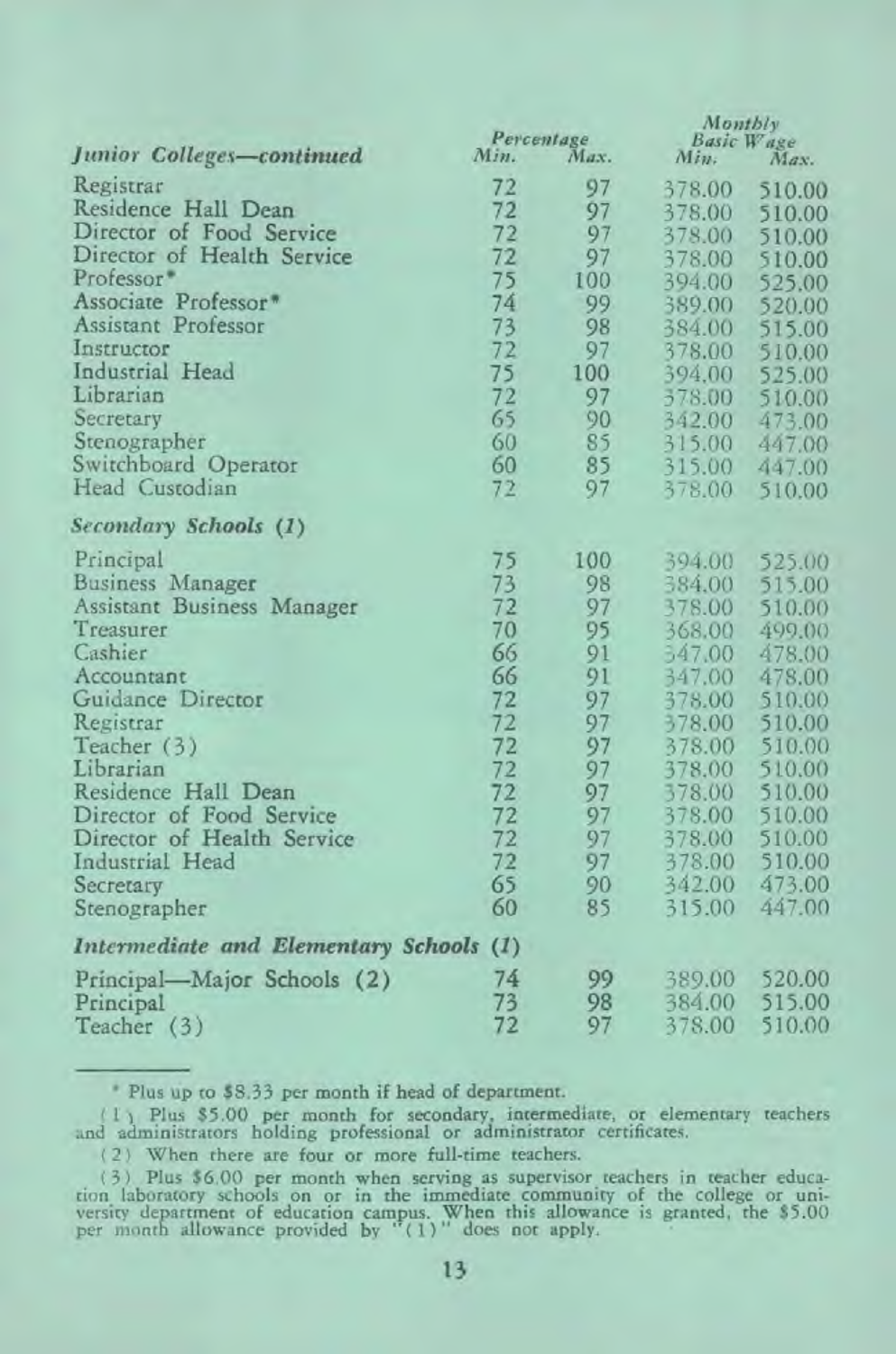|                                    |         |                    | Monthly          |                    |
|------------------------------------|---------|--------------------|------------------|--------------------|
| Home Study Institute               | $M/m$ . | Percentage<br>Max. | Min.             | Basic Wage<br>Max. |
|                                    |         |                    |                  |                    |
| President                          | 100     | 110                | 525.00           | 578.00             |
| Director of Studies                | 95      | 105                | 499.00           | 552.00             |
| Treasurer                          | 75      | 100                | 394.00           | 525.00             |
| Accountant                         | 71      | 96                 | 373.00           | 504.00             |
| Registrar                          | 73      | 98                 | 384.00           | 515.00             |
| Senior Editor                      | 75      | 100                | 394.00           | 525.00             |
| Editor                             | 68      | 93                 | 357.00           | 489.00             |
| <b>Examination Supervisor</b>      | 68      | 93                 | 357.00           | 489.00             |
| Administrative Office Secretary    | 67      | 92                 | 352.00           | 483.00             |
| Secretary                          | 65      | 90                 | 342.00           | 473.00             |
| Stenographer                       | 60      | 85                 | 315.00           | 447.00             |
| Production Manager                 | 70      | 95                 | 368.00           | 499.00             |
| Clerk                              | 60      | 85                 | 315.00           | 447.00             |
| Custodian                          | 65      | 90                 | 342.00           | 473.00             |
| <b>PUBLISHING HOUSES</b>           |         |                    |                  |                    |
| General Manager                    | 101     | 111                | 531.00           | 583.00             |
| Assistant General Manager          | 98      | 108                | 515.00           | 567.00             |
| Editor of Review and Herald        | 100     | 110                | 525.00           | 578.00             |
| Assoc. Editor of Review and Herald | 96      | 106                | 504.00           |                    |
| Periodical Editor                  | 98      | 108                | 515.00           | 557.00<br>567.00   |
| Assoc. Periodical Editor           | 95      | 105                | 499.00           | 552.00             |
| Assistant Periodical Editor        | 93      | 103                | 489.00           |                    |
| Minor Periodical Editor            | 74      | 99                 |                  | 541.00             |
| Book Editor                        | 98      | 108                | 389.00<br>515.00 | 520.00             |
| Associate Book Editor              | 95      | 105                |                  | 567.00             |
| Assistant Book Editor              | 93      | 103                | 499.00           | 552.00             |
| Treasurer                          | 98      | 108                | 489.00           | 541.00             |
| Assistant Treasurer                | 93      | 103                | 515.00           | 567.00             |
| Cashier                            | 75      | 100                | 489.00           | 541.00             |
| Chief Accountant                   | 91      | 101                | 394.00           | 525.00             |
|                                    |         |                    | 478.00           | 531.00             |
| Accountant                         | 72      | 97                 | 378.00           | 510.00             |
| Book Department Manager            | 98      | 108                | 515.00           | 567.00             |
| Associate Book Dept. Manager       | 95      | 105                | 499.00           | 552.00             |
| Assistant Book Dept. Manager       | 93      | 103                | 489.00           | 541.00             |
| Periodical Department Manager      | 98      | 108                | 515.00           | 567.00             |
| Associate Periodical Dept. Mgr.    | 95      | 105                | 499.00           | 552.00             |
| Assistant Periodical Dept. Mgr.    | 93      | 103                | 489.00           | 541.00             |
| <b>Factory Superintendent</b>      | 98      | 108                | 515.00           | 567.00             |
| Assistant Factory Superintendent   | 93      | 103                | 489.00           | 541.00             |
| Branch Manager                     | 95      | 105                | 499.00           | 552.00             |
| Foreman                            | 91      | 101                | 478.00           | 531.00             |
| Assistant Foreman                  | 72      | 97                 | 378.00           | 510.00             |
| Librarian                          | 67      | 92                 | 352.00           | 483.00             |
| Assistant Libratian                | 65      | 90                 | 342.00           | 473.00             |
| Head Proofreader                   | 67      | 92                 | 352.00           | 483.00             |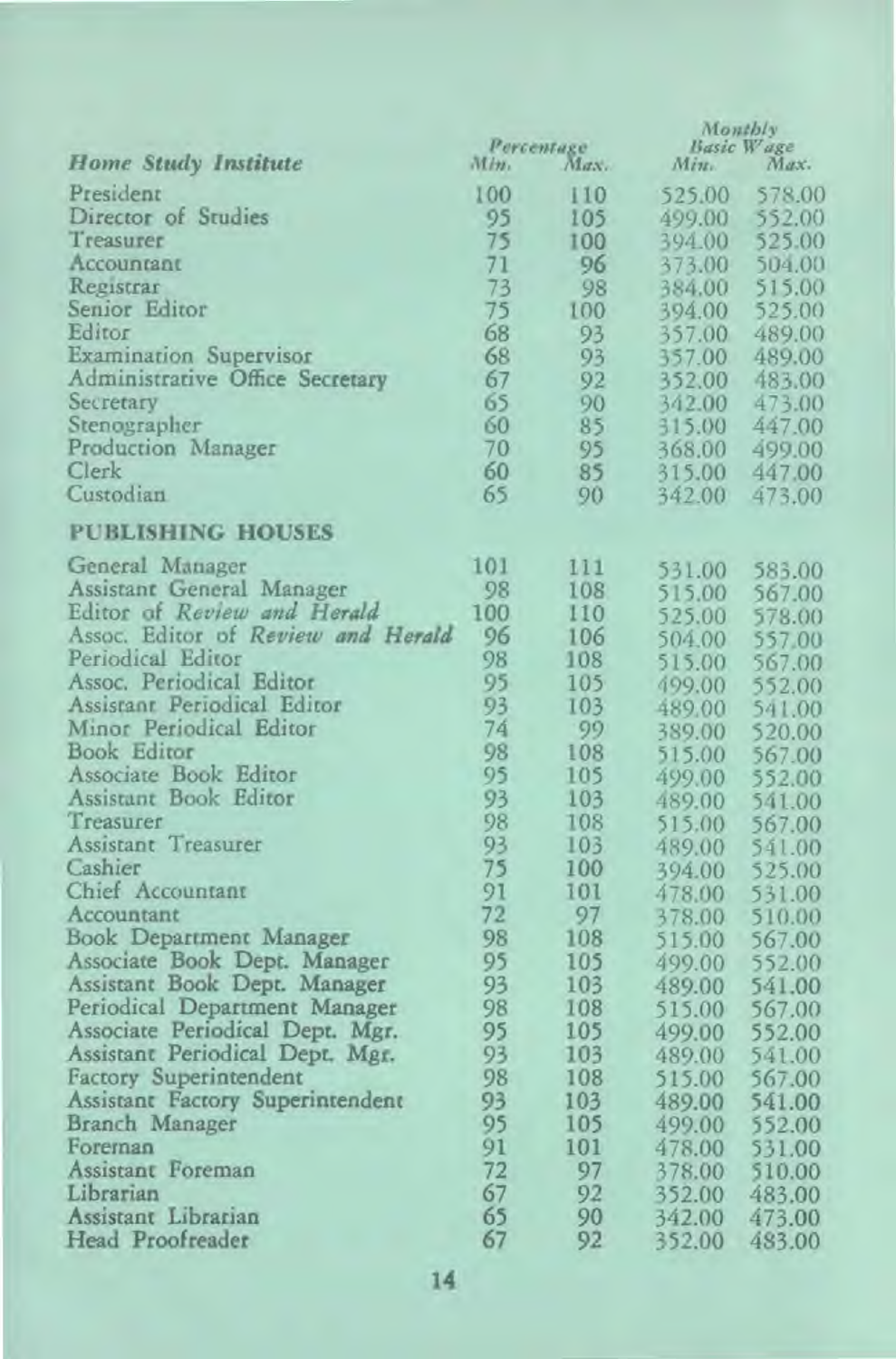|                                            | Percentage |      | Montbly            |        |
|--------------------------------------------|------------|------|--------------------|--------|
| <b>Publishing Houses-continued</b>         | Min.       | Max. | Basic Wage<br>Min. | Max.   |
|                                            |            |      |                    |        |
| Proofreader                                | 65         | 90   | 342.00             | 473.00 |
| Copy Editor                                | 91         | 101  | 478.00             | 531.00 |
| Public Relations Director                  | 93         | 103  | 489.00             | 541.00 |
| Director of Computer Services              | 95         | 105  | 499.00             | 552.00 |
| Factory Crew Leader                        | 71         | 96   | 373.00             | 504.00 |
| Factory Worker                             | 70         | 95   | 368.00             | 499.00 |
| Administrative Office Secretary            | 67         | 92   | 352.00             | 483.00 |
| Secretary                                  | 65         | 90   | 342.00             | 473.00 |
| Receptionist                               | 60         | 85   | 315.00             | 447.00 |
| Stenographer                               | 60         | 85   | 315.00             | 447.00 |
| Switchboard Operator                       | 60         | 85   | 315.00             | 447.00 |
| <b>CHRISTIAN RECORD BRAILLE FOUNDATION</b> |            |      |                    |        |
| General Manager                            | 99         | 109  | 520.00             | 573.00 |
| Assistant General Manager                  | 94         | 104  | 494.00             | 546.00 |
| Treasurer                                  | 94         | 104  | 494.00             | 546.00 |
| Cashier                                    | 69         | 94   | 363.00             | 494.00 |
| Accountant                                 | 69         | 94   | 363.00             | 494.00 |
| Editor                                     | 94         | 104  | 494.00             | 546.00 |
| Assistant Editor                           | 91         | 101  | 478.00             | 531.00 |
| Director of Foreign Language Serv.         | 94         | 104  | 494.00             | 546.00 |
| General Director of Field Service          | 94         | 104  | 494.00             | 546.00 |
| District Representative                    | 91         | 101  | 478.00             | 531.00 |
| Bible School Teacher                       | 72         | 97   | 378.00             | 510.00 |
| <b>Factory Superintendent</b>              | 94         | 104  | 494.00             | 546.00 |
| Foreman                                    | 75         | 100  | 394.00             | 525.00 |
| Librarian                                  | 67         | 92   | 352.00             | 483.00 |
| Assistant Librarian                        | 65         | 90   | 342.00             | 473.00 |
| Head Proofreader                           | 67         | 92   | 352.00             | 483.00 |
| Proofreader                                | 65         | 90   | 342.00             | 473.00 |
|                                            | 65         | 90   | 342.00             | 473.00 |
| Stereotype Operator<br>Factory Worker      | 70         | 95   | 368.00             | 499.00 |
| Administrative Office Secretary            | 67         | 92   | 352.00             | 483.00 |
|                                            | 65         | 90   | 342.00             | 473.00 |
| Secretary                                  | 60         | 85   | 315.00             | 447.00 |
| Receptionist                               | 60         | 85   | 315.00             | 447.00 |
| Stenographer                               | 60         | 85   | 315.00             | 447.00 |
| Switchboard Operator                       | 65         | 90   | 342.00             | 473.00 |
| Custodian                                  |            |      |                    |        |
| VOICE OF PROPHECY & FAITH FOR TODAY        |            |      |                    |        |
| Program Director and Speaker               | 99         | 109  | 520.00             | 573.00 |
| Assistant Director and Speaker             | 92         | 102  | 483.00             | 536.00 |
| Assistant Director of Film Production      | 92         | 102  | 483.00             | 536.00 |
| General Manager                            | 98         | 108  | 515.00             | 567.00 |
| Treasurer and/or Assistant Manager         | 94         | 104  | 494.00             | 546.00 |
| Assistant Treasurer                        | 75         | 100  | 394.00             | 525.00 |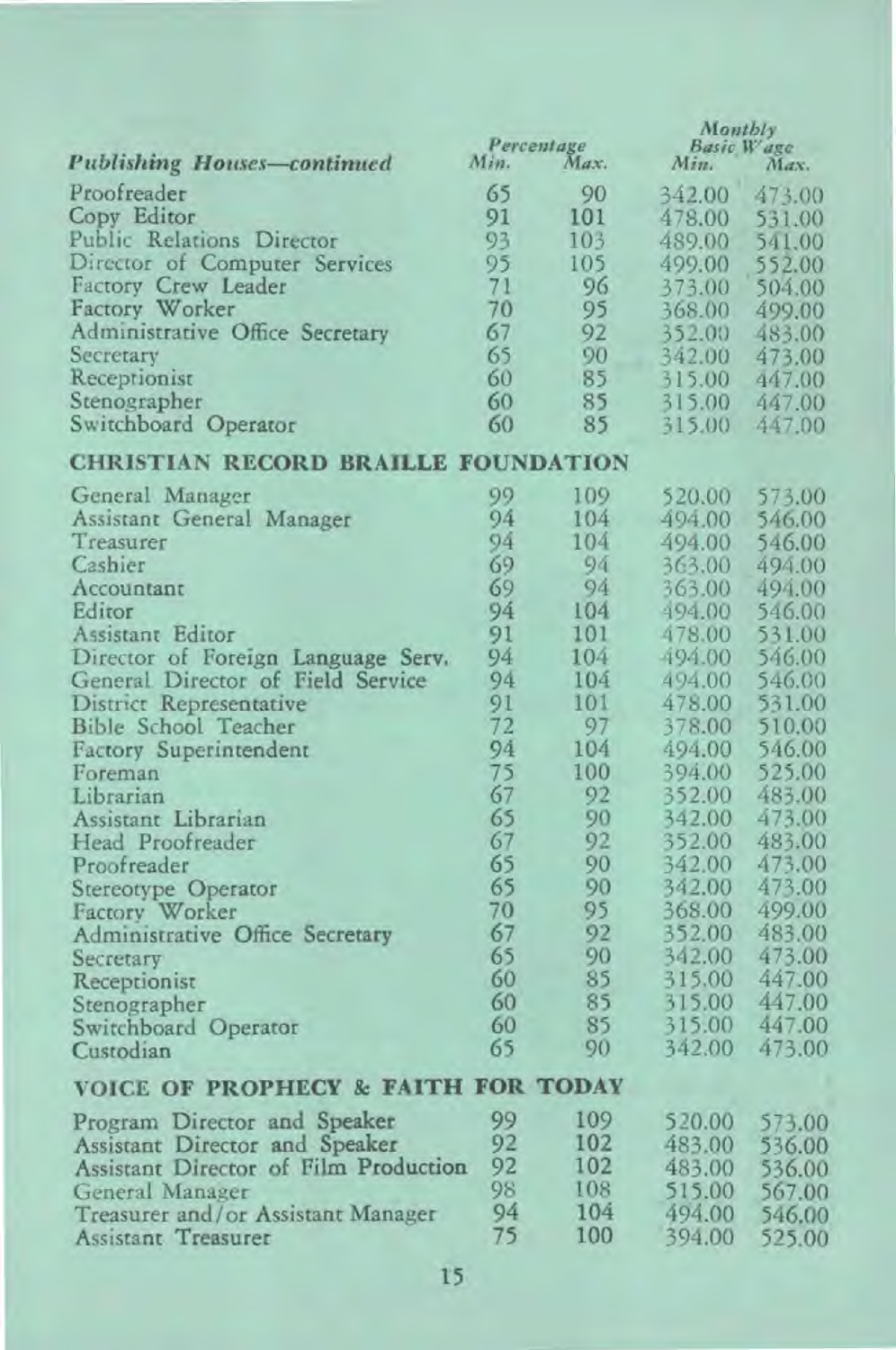| Voice of Prophecy &<br>Faith for Today-continued | Percentage<br>Min.<br>Max. |     | $M$ ont $b!$<br>Basic Wage<br>Min.<br>Max. |        |  |
|--------------------------------------------------|----------------------------|-----|--------------------------------------------|--------|--|
| Cashier                                          | 69                         | 94  | 363.00                                     | 494.00 |  |
| Accountant                                       | 69                         | 94  | 363.00                                     | 494.00 |  |
| <b>Public Relations Director</b>                 | 94                         | 104 | 494.00                                     | 546.00 |  |
| Assist. Public Relations Director                | 74                         | 99  | 389.00                                     | 520.00 |  |
| Editor of Publications                           | 94                         | 104 | 494.00                                     | 546.00 |  |
| <b>Station Relations Director</b>                | 92                         | 102 | 483.00                                     | 536.00 |  |
| Director of Bible School                         | 94                         | 104 | 494.00                                     | 546.00 |  |
| <b>Bible School Pastor</b>                       | 91                         | 101 | 478.00                                     | 531.00 |  |
| <b>Bible School Teacher</b>                      | 72                         | 97  | 378.00                                     | 510.00 |  |
| Quartet Personnel                                | 91                         | 101 | 478.00                                     | 531.00 |  |
| Music Arranger                                   | 91                         | 101 | 478.00                                     | 531.00 |  |
| Organist or Pianist                              | 91                         | 101 | 478.00                                     | 531.00 |  |
| Sound Engineer                                   | 91                         | 101 | 478.00                                     | 531.00 |  |
| Administrative Office Secretary                  | 67                         | 92  | 352.00                                     | 483.00 |  |
| Secretary                                        | 65                         | 90  | 342.00                                     | 473.00 |  |
| Receptionist                                     | 60                         | 85  | 315.00                                     | 447.00 |  |
| Stenographer                                     | 60                         | 85  | 315.00                                     | 447.00 |  |
| Switchboard Operator                             | 60                         | 85  | 315.00                                     | 447.00 |  |
| Custodian                                        | 65                         | 90  | 342.00                                     | 473.00 |  |
| Print Shop                                       |                            |     |                                            |        |  |
| Manager                                          | 91                         | 101 | 478.00                                     | 531,00 |  |
| Assistant Manager                                | 72                         | 97  | 378.00                                     | 510.00 |  |
| Art Director                                     | 75                         | 100 | 394.00                                     | 525.00 |  |
| Pressman                                         | 70                         | 95  | 368.00                                     | 499.00 |  |
| Typesetter                                       | 70                         | 95  | 368.00                                     | 499.00 |  |
| Factory Worker                                   | 70                         | 95  | 368.00                                     | 499.00 |  |
| Clerk                                            | 60                         | 85  | 315.00                                     | 447.00 |  |
| <b>LOMA LINDA FOODS</b>                          |                            |     |                                            |        |  |
| General Manager                                  | 101                        | 111 | 531.00                                     | 583.00 |  |
| Assistant General Manager                        | 98                         | 108 | 515.00                                     | 567.00 |  |
| General Treasurer                                | 94                         | 104 | 494.00                                     | 546.00 |  |
| General Sales Manager                            | 94                         | 104 | 494.00                                     | 546.00 |  |
| General Advertising Manager                      | 94                         | 104 | 494.00                                     | 546.00 |  |
| General Production Manager                       | 94                         | 104 | 494.00                                     | 546.00 |  |
| Division Manager                                 | 94                         | 104 | 494.00                                     | 546.00 |  |
| Division Treasurer                               | 93                         | 103 | 489.00                                     | 541.00 |  |
| Division Sales Manager                           | 93                         | 103 | 489.00                                     | 541.00 |  |
| Division Assistant Sales Manager                 | 91                         | 101 | 478.00                                     | 531.00 |  |
| District Sales Manager                           | 91                         | 101 | 478.00                                     | 531.00 |  |
| Division Advertising Manager                     | 93                         | 103 | 489.00                                     | 541.00 |  |
| Division Production Manager                      | 93                         | 103 | 489.00                                     | 541.00 |  |
| Purchasing Agent                                 | 91                         | 101 | 478.00                                     | 531.00 |  |
| <b>Factory Superintendent</b>                    | 92                         | 102 | 483.00                                     | 536.00 |  |
| Assistant Factory Superintendent                 | 75                         | 100 | 394.00                                     | 525.00 |  |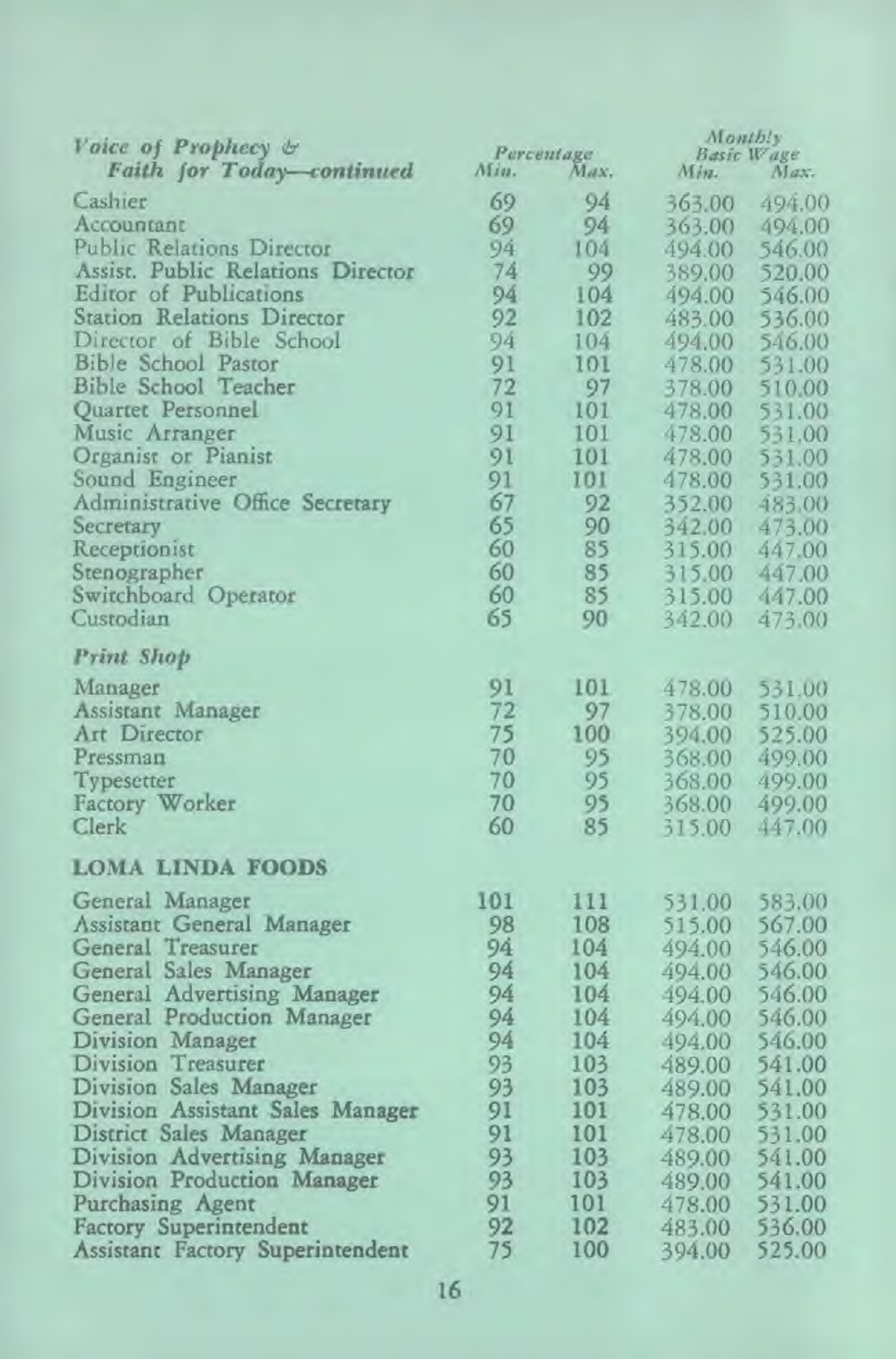|                                                                 | Percentage |      | Monthly                    |                  |
|-----------------------------------------------------------------|------------|------|----------------------------|------------------|
| Loma Linda Foods-continued                                      | Min.       | Max. | Basic Wage<br>Min.<br>Max. |                  |
| Cashier                                                         | 73         | 98   | 384.00                     | 515.00           |
|                                                                 | 91         | 101  | 478.00                     |                  |
| Chief Accountant                                                | 73         | 98   | 384.00                     | 531.00<br>515.00 |
| Cost Accountant                                                 | 91         | 101  |                            | 531.00           |
| Credit Manager                                                  | 92         | 102  | 478.00                     | 536.00           |
| Publications Editor                                             |            | 98   | 483.00                     |                  |
| Factory Foreman                                                 | 73<br>70   | 95   | 384.00                     | 515.00           |
| Factory Worker                                                  |            | 92   | 368,00                     | 499.00           |
| Administrative Office Secretary                                 | 67         | 90   | 352.00                     | 483.00           |
| Secretary                                                       | 65         | 85   | 342.00                     | 473.00           |
| Stenographer                                                    | 60         |      | 315.00                     | 447.00           |
| Receptionist                                                    | 60         | 85   | 315.00                     | 447.00           |
| Custodian                                                       | 65         | 90   | 342.00                     | 473.00           |
| Truck Driver                                                    | 75         | 100  | 394.00                     | 525.00           |
| Maintenance Man                                                 | 75         | 100  | 394.00                     | 525.00           |
| Field Representative                                            | 93         | 103  | 489.00                     | 541.00           |
| Salesman                                                        | 67         | 92   | 352.00                     | 483.00           |
| Traffic                                                         | 92         | 102  | 483.00                     | 536.00           |
| Director I.N.R.F.                                               | 93         | 103  | 489.00                     | 541.00           |
| Associate Director I.N.R.F.                                     | 91         | 101  | 478.00                     | 531.00           |
| Food Technologist                                               | 92         | 102  | 483.00                     | 536.00           |
| Chemist                                                         | 91         | 101  | 478.00                     | 531.00           |
| Demonstrator                                                    | 67         | 92   | 352.00                     | 483.00           |
| <b>MEDICAL INSTITUTIONS</b>                                     |            |      |                            |                  |
| Administrator                                                   | 101        | 111  | 531.00                     | 583.00           |
| Administrator-less than 100 beds                                | 98         | 108  | 515.00                     | 567.00           |
|                                                                 | 98         | 108  | 515.00                     | 567.00           |
| Assist. Admin.- over 100 beds<br>Assist. Admin.- under 100 beds | 94         | 104  | 494.00                     | 546.00           |
| Controller                                                      | 97         | 107  | 510.00                     | 562.00           |
| Treasurer                                                       | 92         | 102  | 483.00                     | 536.00           |
| Cashier                                                         | 73         | 98   | 384.00                     | 515.00           |
| Assistant Cashier                                               | 67         | 92   | 352.00                     | 483.00           |
| Chief Accountant                                                | 91         | 101  | 478.00                     | 531.00           |
| Accountant                                                      | 74         | 99   | 389.00                     | 520.00           |
| Director of Patient Business                                    | 93         | 103  | 489.00                     | 541.00           |
| Purchasing Agent                                                | 93         | 103  | 489.00                     | 541.00           |
| Personnel Director                                              | 93         | 103  | 489.00                     | 541.00           |
| <b>Public Relations Director</b>                                | 93         | 103  | 489,00                     | 541.00           |
| Chief of Medical Records                                        | 92         | 102  | 483.00                     | 536.00           |
| Medical Director                                                |            | 132  |                            | 693.00           |
| Physicians and Dentists                                         |            |      |                            |                  |
| First Year                                                      |            | 117  |                            | 615.00           |
| Second Year                                                     |            | 122  |                            | 641.00           |
| Third Year                                                      |            | 127  |                            | 667.00           |
| Chief Engineer                                                  | 97         | 107  | 510.00                     | 562.00           |
|                                                                 |            |      |                            |                  |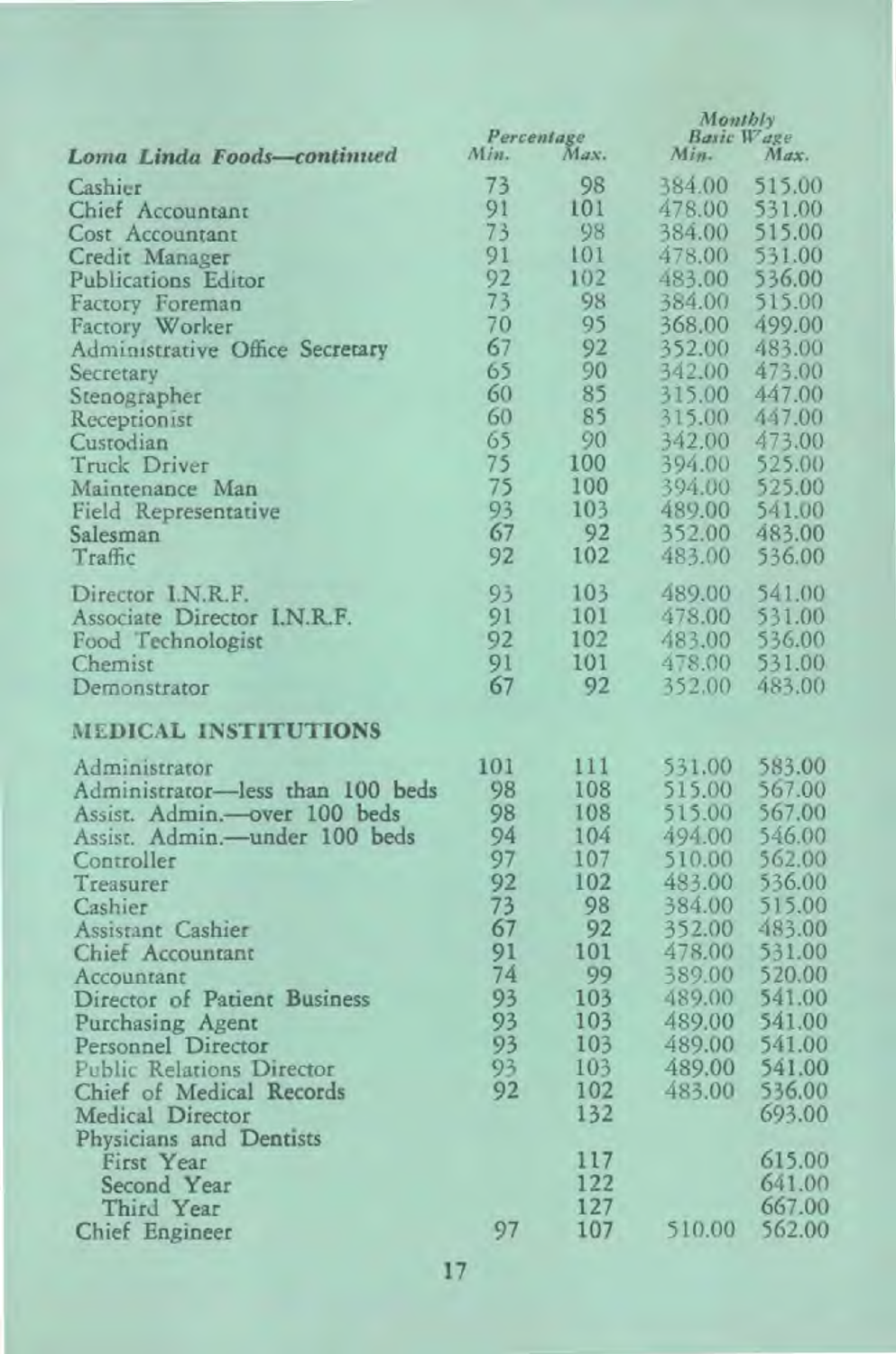|                                       | Percentage |      | Montbly<br>Basic Wage |        |  |
|---------------------------------------|------------|------|-----------------------|--------|--|
| <b>Medical Institutions-continued</b> | Min.       | Max. | Min.                  | Max.   |  |
| Director School of Nursing            | 97         | 107  | 510.00                | 562.00 |  |
| Asst. Direct, School of Nursing       | 95         | 105  | 499.00                | 552.00 |  |
| Director of Nursing Service           | 97         | 107  | 510.00                | 562,00 |  |
| Assist. Director of Nursing Service   | 95         | 105  | 499.00                | 552.00 |  |
| Nurse Supervisor                      | 93         | 103  | 489.00                | 541.00 |  |
| Nurse Anesthetist                     | 93         | 103  | 489.00                | 541.00 |  |
| Head Nurse                            | 91         | 101  | 478.00                | 531.00 |  |
| Staff Nurse                           | 75         | 100  | 394.00                | 525.00 |  |
| Administrative Dietitian              | 97         | 107  | 510.00                | 562.00 |  |
| Dietitian                             | 93         | 103  | 489.00                | 541.00 |  |
| Chief Medical Technologist            | 97         | 107  | 510.00                | 562.00 |  |
| Pharmacist                            | 97         | 107  | 510.00                | 562.00 |  |
| Residence Hall Dean                   | 72         | 97   | 378.00                | 510.00 |  |
| Executive Housekeeper                 | 92         | 102  | 483.00                | 536.00 |  |
| Assistant Executive Housekeeper       | 70         | 95   | 368.00                | 499.00 |  |
| Administrative Office Secretary       | 67         | 92   | 352.00                | 483.00 |  |
| Medical Secretary                     | 67         | 92   | 352.00                | 483.00 |  |
| Secretary                             | 65         | 90   | 342.00                | 473.00 |  |
| Receptionist                          | 60         | 85   | 315.00                | 447.00 |  |
| Stenographer                          | 60         | 85   | 315.00                | 447.00 |  |
| Switchboard Operator                  | 60         | 85   | 315.00                | 447.00 |  |
| Custodian                             | 65         | 90   | 342.00                | 473.00 |  |
| Director of Computer Service          | 95         | 105  | 499.00                | 552.00 |  |
| Computer Programmer                   | 91         | 101  | 478.00                | 531.00 |  |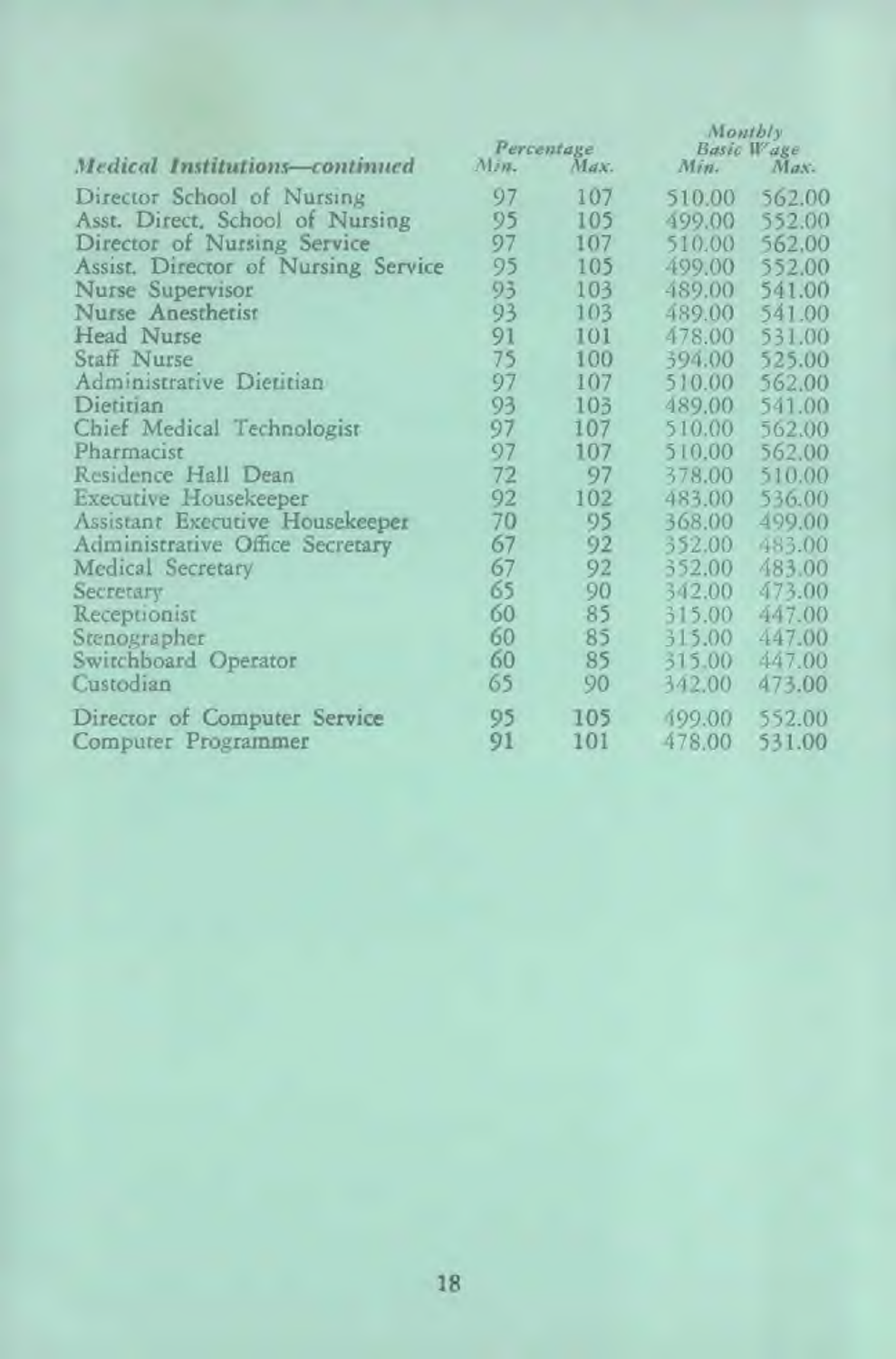# Package Plan of Remuneration for **MEDICAL INSTITUTIONS**

It is recognized that in many medical institutions, it is desirable to use a package plan of remuneration which will include salary and allowances and which will be related in certain categories to the rates of remuneration used in community hospitals. Where this plan is used each medical institution will establish its own wage scale with the maximum rate assigned to the Administrator and the rates for other categories set in proper relationship to this and the prevailing rates in the community. The wage scale for each medical institution shall be approved by the related Union Conference Committee with the provision that the rate for the Administrator not exceed the sum of the following components:

( a) Basic wage for Administrator as provided in the Wage Scale (page 17)

(b) Maximum "Living Allowance" as provided in the Wage Scale (page 5)

(c) Local Area Travel Allowance not to exceed \$150.00 per month.

Occasionally satisfactory and workable wage scale relationships in the hospital's administrative and technical categories will require an additional wage scale adjustment factor. In such limited cases, by vote of the institution's board, and with the approval of the related union conference executive committee and the NADCA, a further allowance, in no case to exceed \$150 per month, may be included in the maximum wage package; however, in all cases where this adjustment factor is used, the total wage provision must remain well within the community wage pattern.

The "Package Plan of Remuneration for Medical Institutions" will include all allowances and benefits except reimbursable expense (exclusive of local area travel), retirement provisions, scholarship grants, and medical expense assistance.

Medical Institutions may continue to set wage rates of personnel according to job classification without regard to "family status."

Because of varying effective dates for wage increases in community hospitals in different areas of the North American Division, it is agreed that the boards of the Medical Institutions, with approval of the related union conference committee, may implement wage increases at such date as seems advisable, it being understood that the effective date will be after the date of the Autumn Council but may be prior to the effective date of the general denominational wage increase.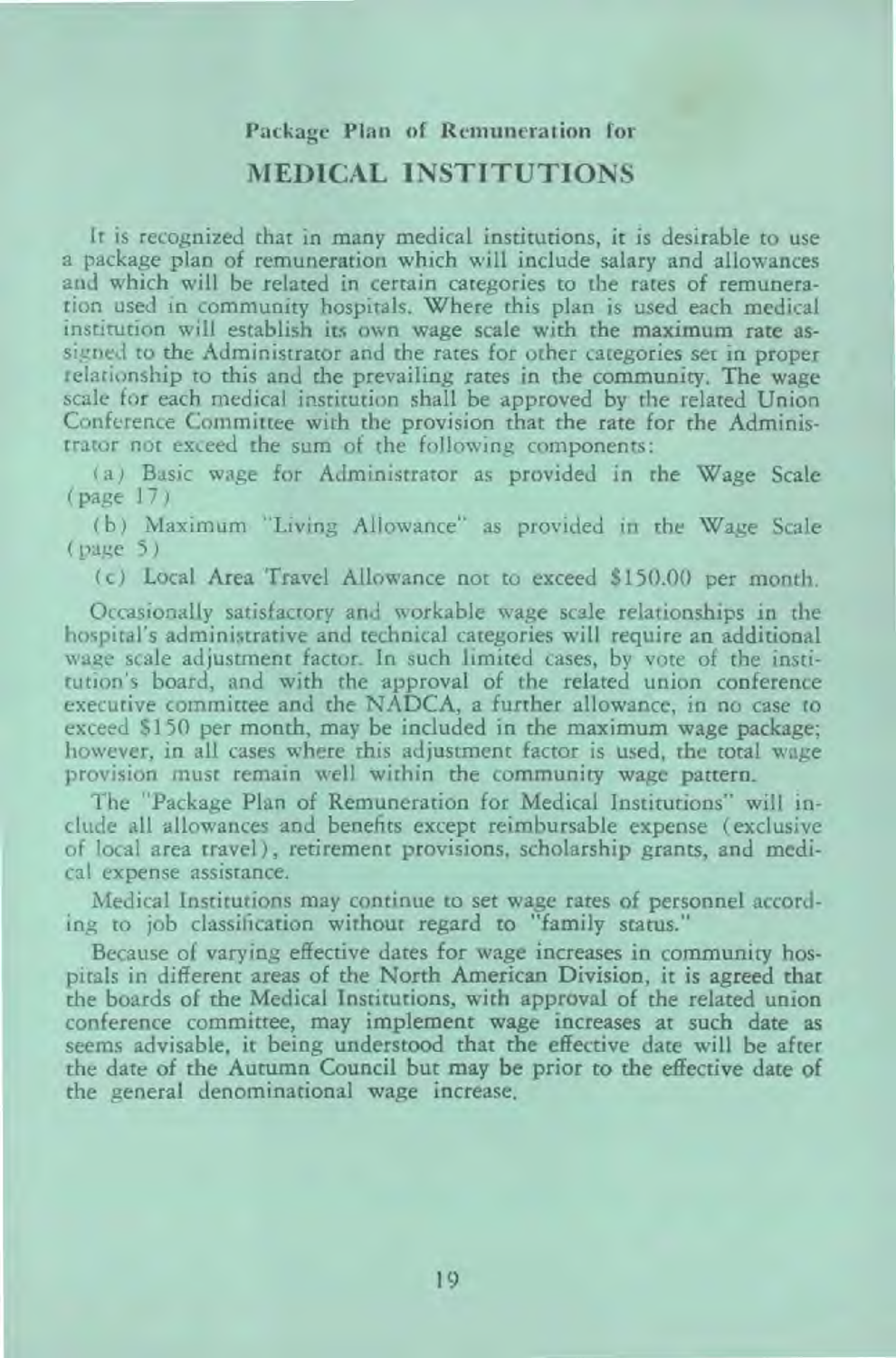## Wage Scale for Medical Institutions

# Illustrative "Package Plan"

|                      | <b>Starting Levels</b> |            |                                               | Maximumi |                 |                  |
|----------------------|------------------------|------------|-----------------------------------------------|----------|-----------------|------------------|
|                      |                        | % Rate     | Monthly Annual<br>Rate                        | %        | Montbly<br>Rate | Annual<br>Rate   |
|                      |                        |            |                                               |          |                 |                  |
| Floor Duty,          |                        |            |                                               |          |                 |                  |
| Reg. Nurse           |                        | 80 576.00  | 6,912.00 100                                  |          | 720.00          | 8,640.00         |
| Supervisor.          |                        |            |                                               |          |                 |                  |
| Reg. Nurse           |                        | 89 641.00  | 7,692.00 109                                  |          | 785.00          | 9,420.00         |
| Assistant Director.  |                        |            |                                               |          |                 |                  |
| Nursing Service      |                        | 97 699.00  | 8,388.00 117                                  |          |                 | 843.00 10,116.00 |
| Dietitian, Head      |                        | 97 699.00  | 8,388.00 117                                  |          |                 | 843.00 10,116.00 |
| Personnel Director   |                        | 101 728.00 | 8,736.00 121                                  |          |                 | 872.00 10.464.00 |
| Medical Technologist |                        | 103 742.00 | 8.904.00 123                                  |          |                 | 886.00 10.632.00 |
| Director,            |                        |            |                                               |          |                 |                  |
| Nursing Service      |                        | 105 756.00 | 9,072.00 125                                  |          |                 | 900.00 10,800.00 |
| Director,            |                        |            |                                               |          |                 |                  |
| Data Processing      |                        | 110 792.00 | 9,504.00 130                                  |          |                 | 936.00 11,232.00 |
| Controller           |                        | 113 814.00 | 9,768.00 133                                  |          |                 | 958.00 11,496.00 |
| Assistant            |                        |            |                                               |          |                 |                  |
| Administrator        |                        | 115 828.00 | 9,936.00 135                                  |          |                 | 972.00 11,664.00 |
| Associate            |                        |            |                                               |          |                 |                  |
| Administrator        |                        |            | 117 843.00 10,116.00 137                      |          |                 | 987.00 11,844.00 |
| Administrator        |                        |            | 120 864.00 10.368.00 140.7 1.013.00 12.150.00 |          |                 |                  |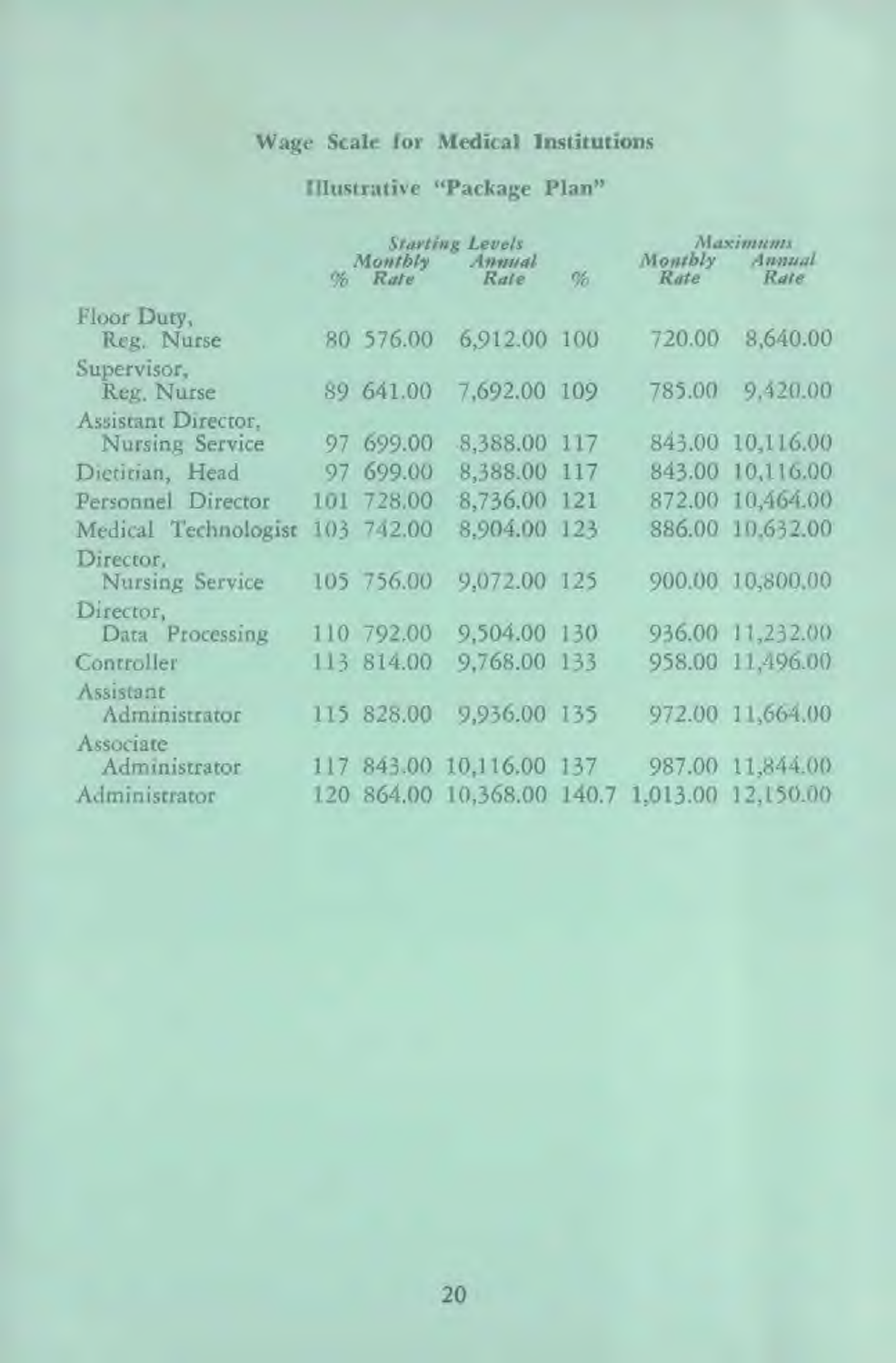#### Package Plan for Remuneration of

#### UNIVERSITIES and COLLEGES

Where the "Package Plan" is used in Universities and Colleges, it is recommended that each institutional board adopt a wage scale using the following guidelines:

1. The maximum rate of the President shall not exceed the sum of the following components:

(a) Basic wage for President as provided in the Wage Scale.

(b) Maximum "Living Allowance" as provided in the Wage Scale.

( c) Local Area Travel Allowance not to exceed \$150.00 per month.

2. The maximum rate of the Assistant Professor shall not exceed the 100 per cent salary norm of the Wage Scale plus the maximum "Living Allowance."

3. The "Package Plan" will include all allowances and benefits except reimbursable expense (exclusive of local area travel ), retirement provisions, scholarship grants and medical expense assistance.

4. Categories of employees which are not included in the illustrative "Package Plan" wage scale will be paid on a similar basis in harmony with their position according to percentage in the basic wage scale.

5. The staff member who serves as Chairman of Department may be granted an additional amount of up to \$100.00 annually.

6. Wage rates for staff members who are classified as "Not Head of Family" will be in harmony with their basic wage rates plus a "Living Allowance" of up to 70% of the "Head of Family" living allowance.

7. University personnel above the rate of assistant professor may receive \$100.00 annually above the illustrative scale for college personnel.